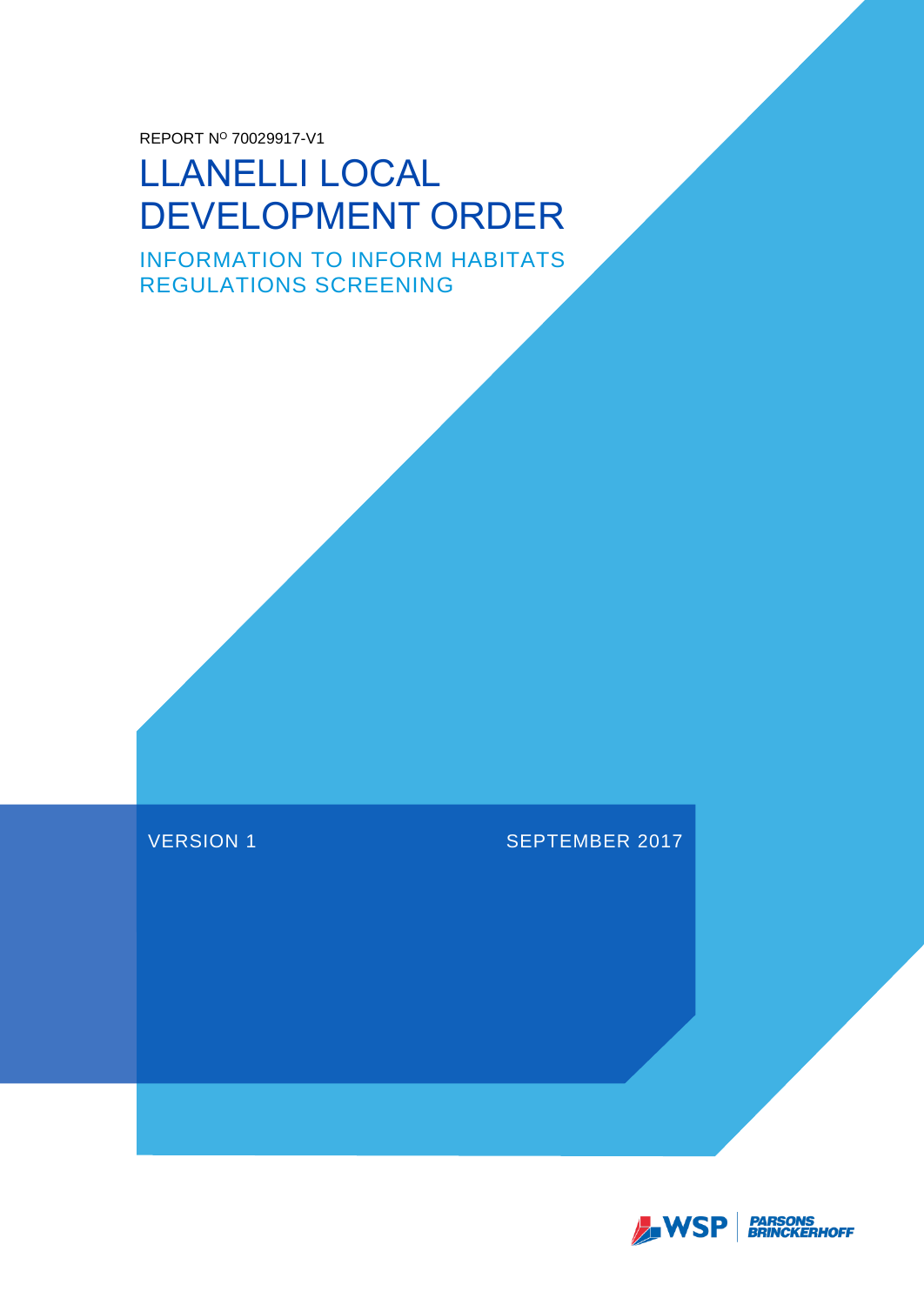### LLANELLI LOCAL DEVELOPMENT ORDER

INFORMATION TO INFORM HABITATS REGULATIONS ASSESSMENT **SCREENING** 

**Carmarthenshire County Council**

#### **Version 1**

Project no: 70029917 Date: September 2017

#### **WSP**

1 Capital Quarter Tyndall Street **Cardiff** CF10 4BZ

**www.wsp.com**

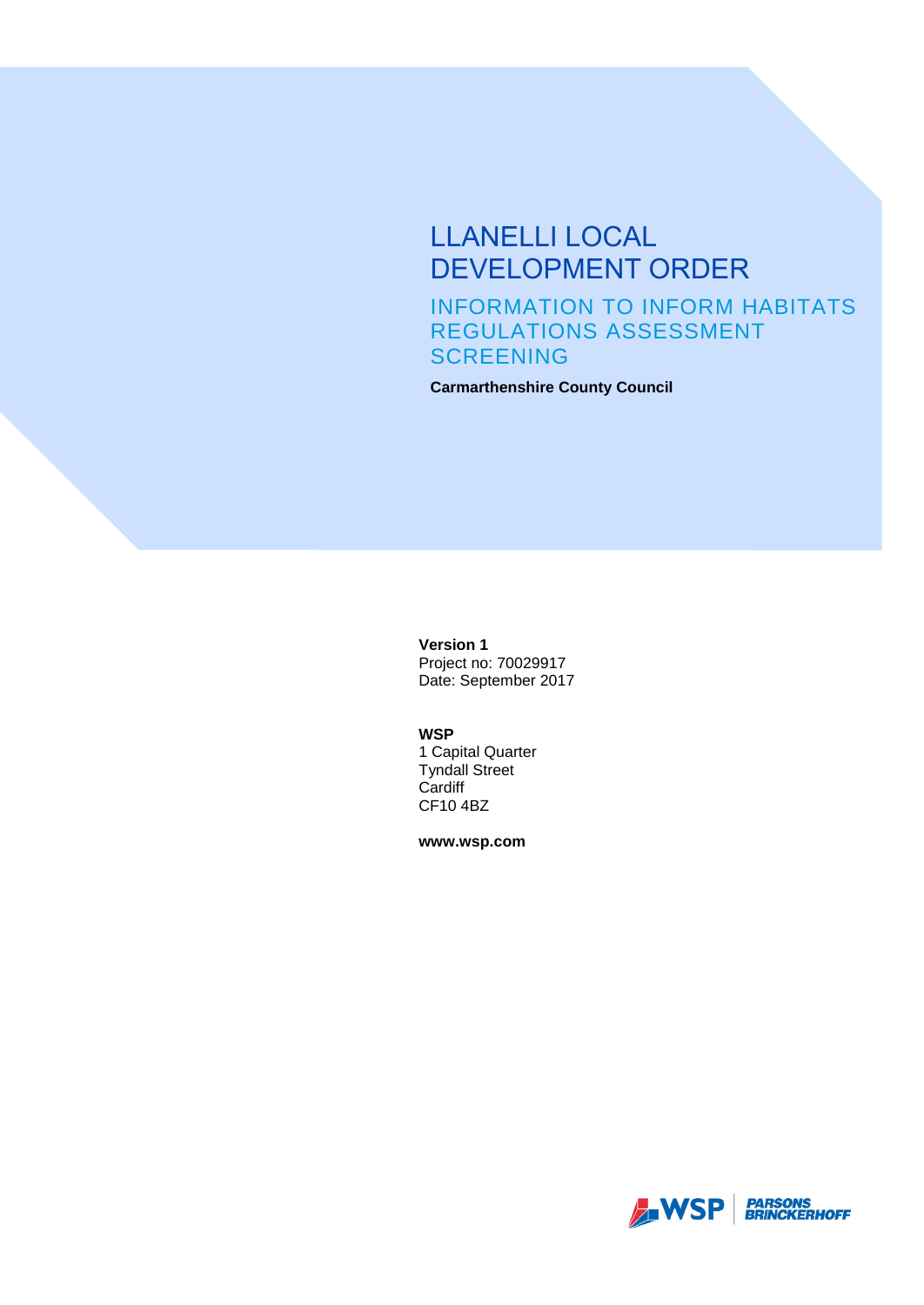### QUALITY MANAGEMENT

| <b>ISSUE/REVISION</b> | <b>FIRST ISSUE</b> | <b>REVISION 1</b> | <b>REVISION 2</b> | <b>REVISION 3</b> |
|-----------------------|--------------------|-------------------|-------------------|-------------------|
| <b>Remarks</b>        | Draft              | Version 1         |                   |                   |
| <b>Date</b>           | 18/04/2017         | 15/09/2017        |                   |                   |
| <b>Prepared by</b>    | LT                 | LT                |                   |                   |
| Signature             |                    |                   |                   |                   |
| Checked by            | <b>RH</b>          | <b>PD</b>         |                   |                   |
| Signature             |                    |                   |                   |                   |
| <b>Authorised by</b>  | <b>RH</b>          | <b>PD</b>         |                   |                   |
| Signature             |                    |                   |                   |                   |
| Project number        | 70029917           | 70029917          |                   |                   |
| <b>Report number</b>  | 001                | <b>HRA_01</b>     |                   |                   |
| File reference        | LDO_HRSA_0.1       | LDO_HRSA_v1       |                   |                   |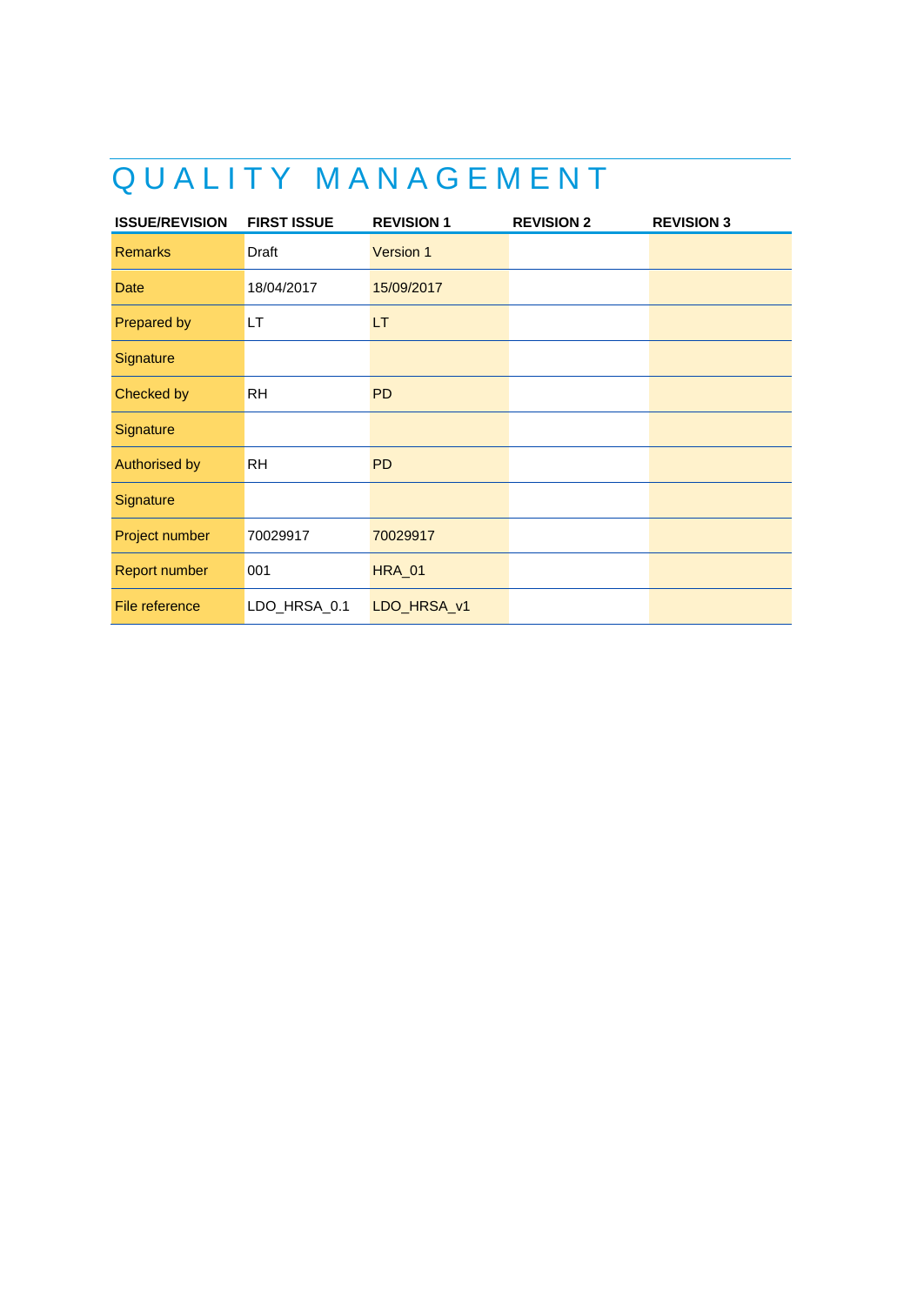## TABLE OF CONTENTS

| 1                       |                                              |
|-------------------------|----------------------------------------------|
| $\mathbf{2}$            |                                              |
| 2.2                     |                                              |
| 2.1                     | STAGES OF HABITATS REGULATIONS ASSESSMENT  4 |
| $\overline{\mathbf{3}}$ |                                              |
| 4                       |                                              |
| 5                       |                                              |
| 5.2                     |                                              |
| 5.3                     |                                              |
| 6                       |                                              |
| 7                       |                                              |
| 8                       |                                              |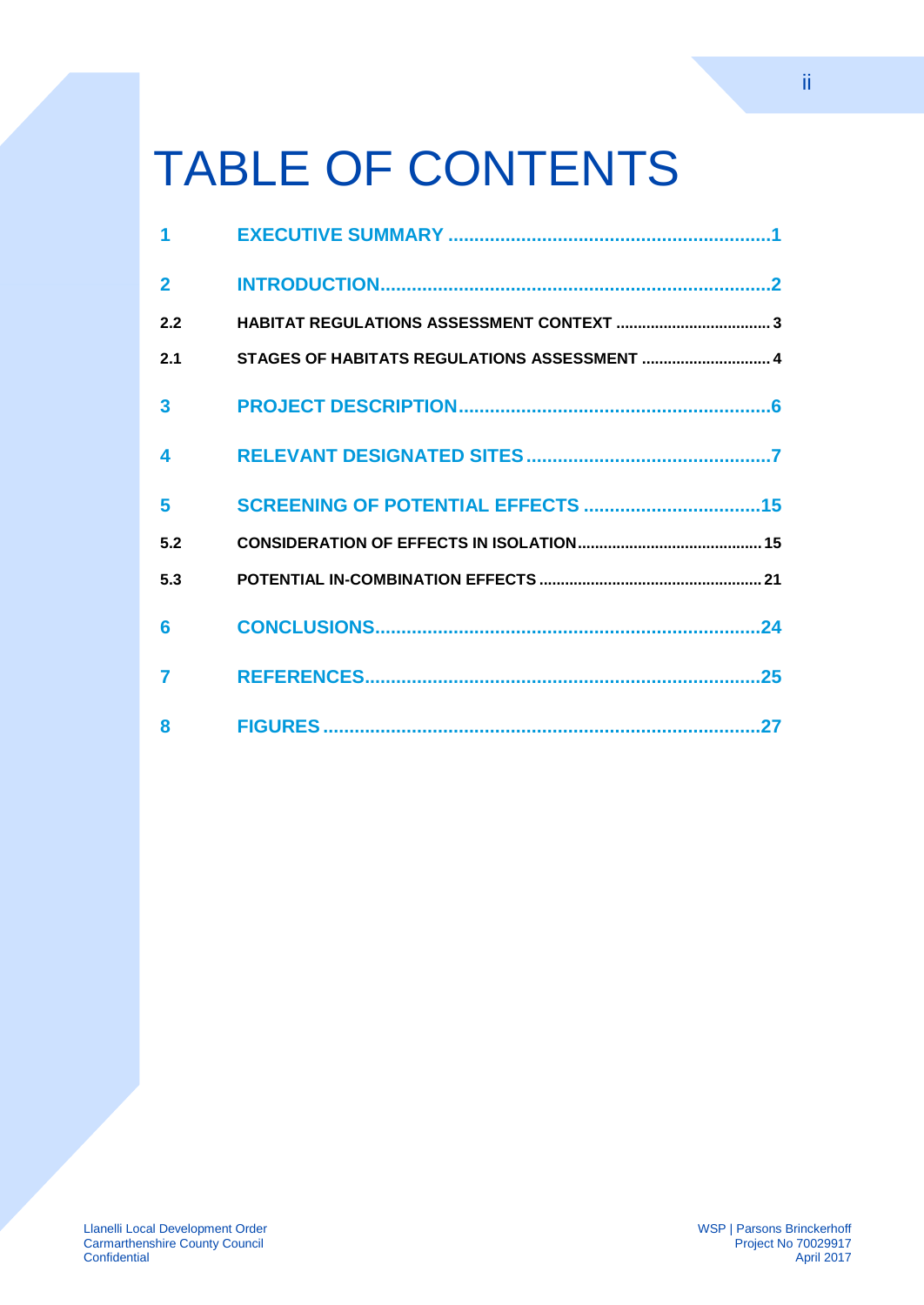## **TABLES**

| TABLE 2 - KNOWN THREATS AND PRESSURES UPON RELEVANT DESIGNATED |  |
|----------------------------------------------------------------|--|
|                                                                |  |

### **FIGURES**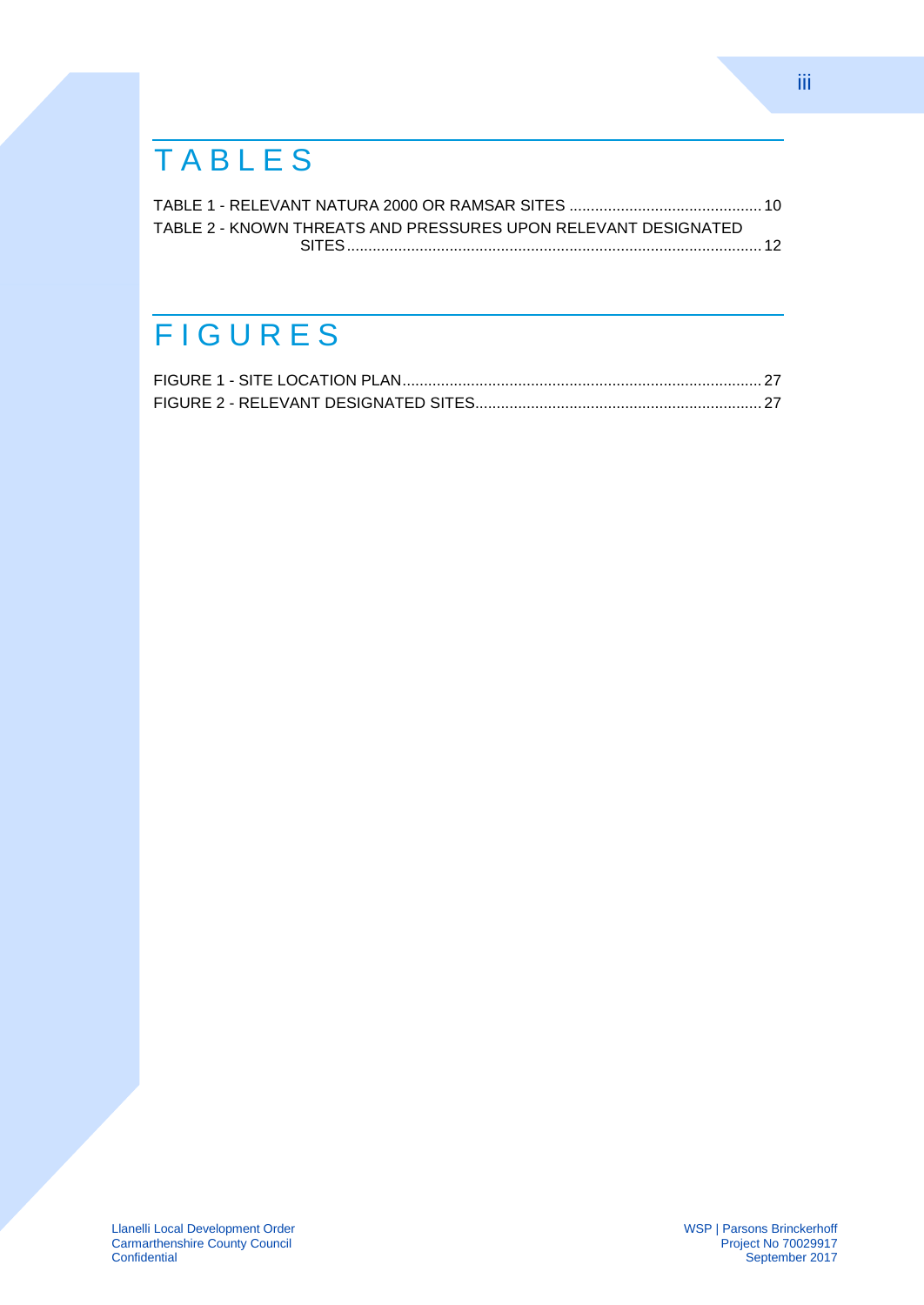# <span id="page-5-0"></span>**EXECUTIVE SUMMARY**

- 1.1.1 Carmarthenshire County Council (CCC) is preparing a Local Development Order (LDO) to enable change of use of buildings within Llanelli town centre. This will grant permission for changes of use as detailed within the LDO without the need for applicants to apply for planning permission. It should be noted that it does not negate the need to attain any permissions relating to regulations etc that are outside of the planning system – eg building regulations.
- 1.1.2 All plans or projects require assessment under the Conservation of Habitats and Species Regulations 2010 (the 'Habitats Regulations') to identify whether significant effects upon designated sites of European or international importance (Special Area of Conservation (SAC), Special Protection Area (SPA) or Ramsar sites) are likely.
- 1.1.3 WSP (WSP) has therefore been commissioned to prepare information to inform the screening of the LDO by CCC. As the LDO permits development without the requirement for planning permission there will be no opportunity for any mitigation requirements to be captured by lower tier assessment. Therefore, a project level approach to HRA screening has been taken.
- 1.1.4 Several designated sites of European or international importance have been identified within 10 km of the LDO area (as shown on Figure 2). The closest of these is the Carmarthen Bay and Estuary European Marine Site (CBEEMS), approximately 1 km from the LDO site.
- 1.1.5 The LDO could potentially affect these designated sites via the following effect pathways: reductions in water quality due to increased pressure on local waste water treatment systems; potential recreational disturbance of European Site species; and potential air quality effects from increased road traffic emissions. The Project has been subject to screening under the Habitats Regulations to determine whether these identified effect pathways could lead to likely significant effects on the identified European Sites.
- 1.1.6 This assessment has concluded that the Project will not lead to likely significant effects, either alone or in combination with other Plans or Projects. This finding is made on the basis that the mitigation measures set out in this HRA are incorporated into the Adopted LDO. In accordance with the Habitats Regulations 2010 (as amended) the screening decision made by the Competent Authority (Carmarthenshire Council) should be documented and as a matter of good practice relevant statutory bodies (NRW) should be notified. Based on the information provided to inform this screening assessment further assessment of the Project through appropriate assessment and subsequent stages is not considered necessary.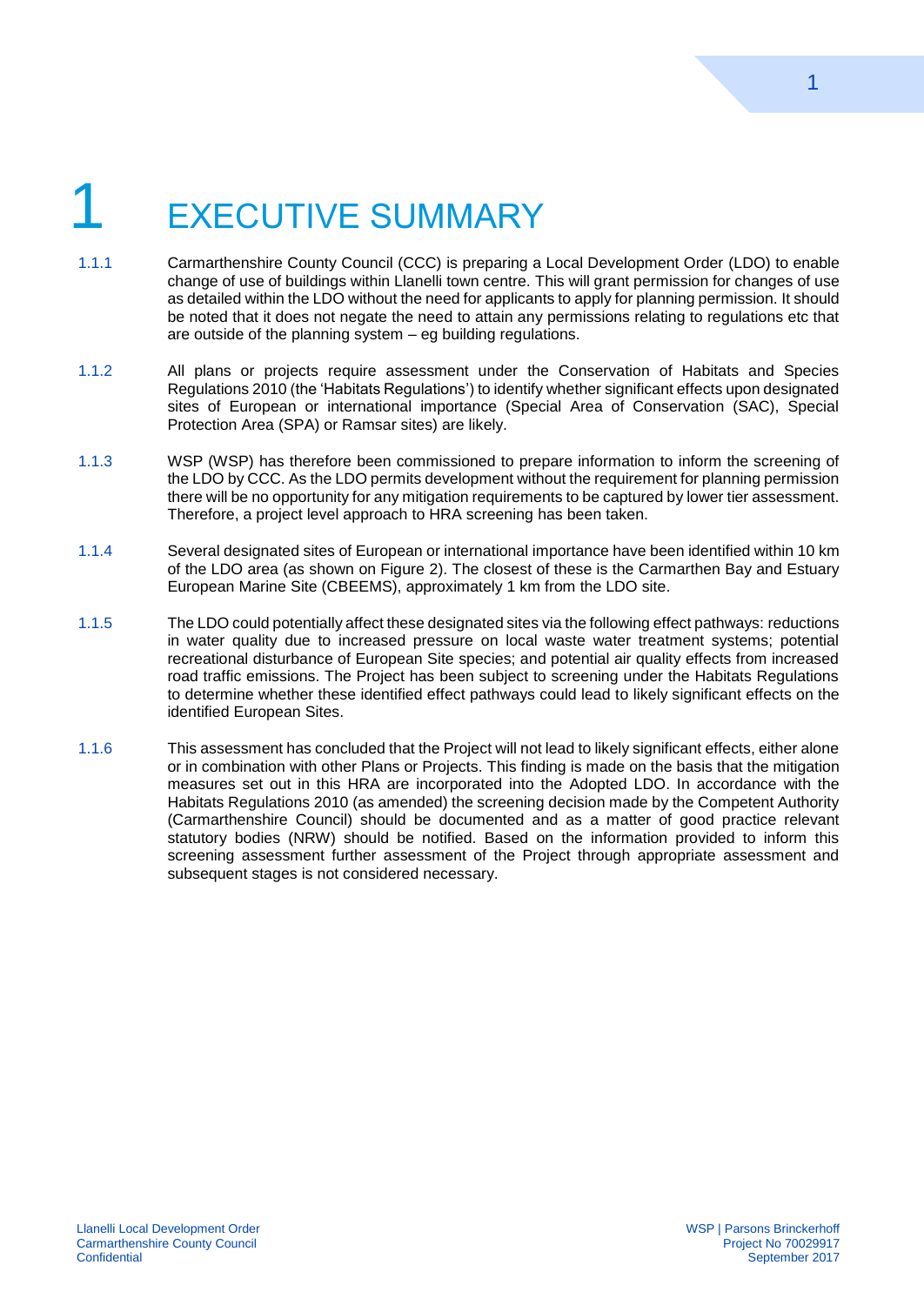## <span id="page-6-0"></span>**INTRODUCTION**

- 2.1.1 Carmarthenshire County Council (CCC) commissioned WSP | Parsons Brinckerhoff (WSP|PB) to prepare information to inform the screening of the proposed Llanelli town centre Local Development Order (LDO) under the Conservation of Habitats and Species Regulations 2010 (the 'Habitats Regulations'. As changes permitted by the LDO will not be subject to lower tier assessment that could ensure mitigation is built in if required, the approach within this document is that required for a project level assessment. The LDO (hereafter known as 'the Project') is centred on approximate grid reference SN 50746 00224, as shown on Figure 1: Site Location Plan.
- 2.1.2 Under the requirements of the European Council Directive 92/43/EEC 'The Habitats Directive and the Council Directive 79/409/EEC 'The Wild Birds Directive' it is necessary to consider whether the proposed project may have significant effects upon areas of nature conservation importance designated/classified under the Directives. This requirement is translated into UK law through the Habitats Regulations.
- 2.1.3 The Habitats Regulations place a duty upon 'Competent Authorities' to consider the potential for effects upon sites of European importance prior to granting consent for projects or plans. Should likely significant effects be identified by the initial screening process it is necessary to further consider the effects by way of an 'Appropriate Assessment'. Overall this process of assessment is known as Habitats Regulations Assessment (HRA). Further details of the applicable legislative context are summarised within Section 2.2 below.
- 2.1.4 This document provides information to enable the screening of the Project, covering the following four elements:
	- $\rightarrow$  determining whether the Project is directly connected with or necessary for the management of applicable sites (SAC, SPA, Ramsar);
	- $\rightarrow$  describing the Project that may have the potential for significant effects upon applicable sites;
	- $\rightarrow$  undertaking an initial scoping for potential direct and indirect effects upon applicable sites; and
	- $\rightarrow$  assessing the likely significance of any potential effects identified.
- 2.1.5 A description of the Project and the designated sites identified are provided within Sections 3 and 4 respectively. Consideration of potential effects of the Project upon the designated sites and whether these are likely to be significant is provided within Section 5, including an assessment of potential in-combination effects.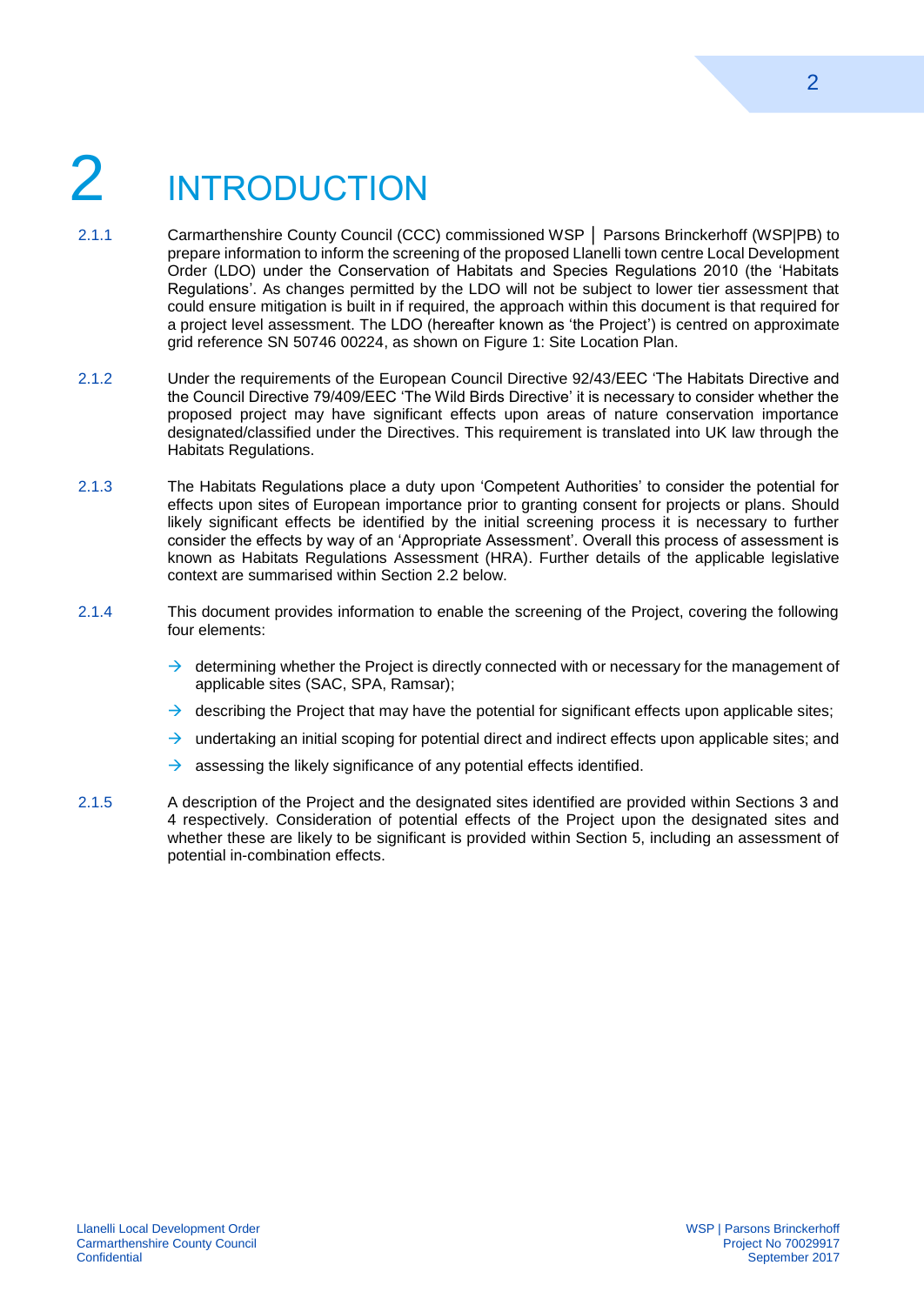#### **2.2 HABITAT REGULATIONS ASSESSMENT CONTEXT**

#### <span id="page-7-0"></span>LEGISLATIVE CONTEXT

- 2.2.1 Article 6 (3) of the European Union Habitats Directive (1992, as amended, 'the Habitats Directive') sets out the need for 'Appropriate Assessment' of plans or projects which have potential to affect the integrity of a Natura 2000 site (including Special Protection Area (SPA) and Special Area of Conservation (SAC) and candidate SAC (cSAC) sites such as those in proximity to the Project):
	- '*Any plan or project likely to have a significant effect on a Natura 2000, either individually or in combination with other plans or projects, shall undergo an Appropriate Assessment to determine its implications for the site. The competent authorities can only agree to the plan or project after having ascertained that it will not adversely affect the integrity of the site concerned'* (Article 6.3).
- 2.2.2 As the purpose of the Natura 2000 network is preservation of examples of species and habitats across Europe, rather than preservation of individual sites, Article 6 (4) allows for exceptional circumstances where negative effects may be permitted. This reads:
	- $\rightarrow$  'In exceptional circumstances, a plan or project may still be allowed to go ahead, in spite of a *negative assessment, provided there are no alternative solutions and the plan or project is considered to be of overriding public interest<sup>1</sup> . In such cases the Member State must take*

*- within the framework of fundamental policies for the State and the Society;*

1

<sup>1</sup> An exact definition of 'imperative reasons of overriding public interest' is not provided, but EC guidance states *'It is reasonable to consider that the "imperative reasons of overriding public interest, including those of social and economic nature" refer to situations where plans or projects envisaged prove to be indispensable:*

*<sup>-</sup> within the framework of actions or policies aiming to protect fundamental values for the citizens' life (health, safety, environment);*

*<sup>-</sup> within the framework of carrying out activities of economic or social nature, fulfilling specific obligations of public service.'*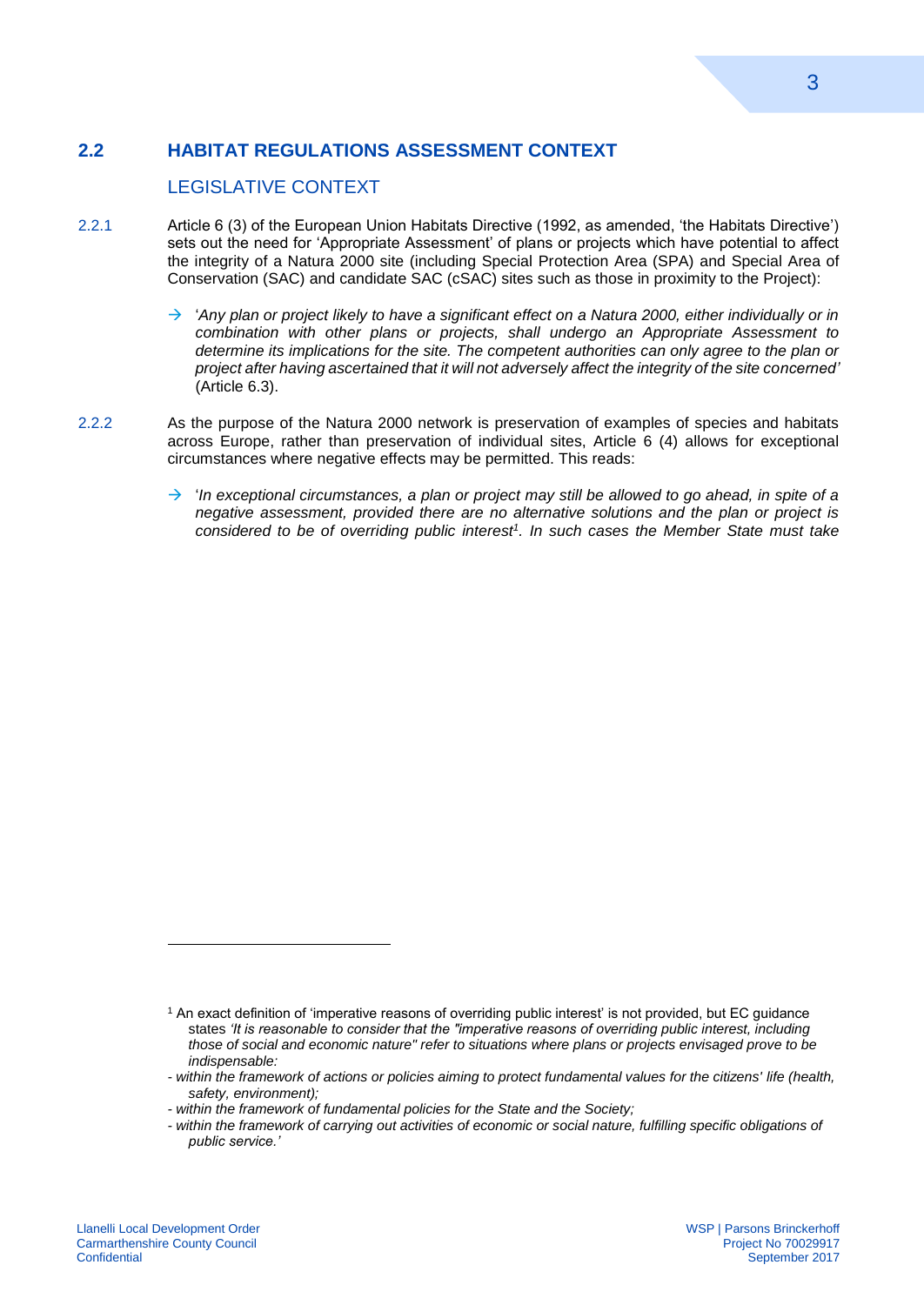appropriate compensatory measures to ensure that the overall coherence of the N2000 *Network is protected.'* (Article 6.4)

*2.2.3* The Habitats Directive is translated into UK law through the Conservation of Habitats and Species Regulations 2010 ('Habitat Regulations'); Regulation 61 (1) states that *'A competent authority, before deciding to undertake, or give any consent, permission or other authorisation for, a plan or project which—*

> *(a) is likely to have a significant effect on a European site or a European offshore marine site (either alone or in combination with other plans or projects), and*

*(b) is not directly connected with or necessary to the management of that site,* 

*—must make an Appropriate Assessment of the implications for that site in view of that site's conservation objectives.*'

2.2.4 Like the Habitats Directive, the Habitat Regulations also make allowance for projects or plans to be completed if they satisfy 'imperative reasons of overriding public interest'<sup>2</sup>. Regulations 62 and 66 relate to such situations.

#### POLICY CONTEXT

2.2.5 It is a matter of Government policy (NPPF paragraph 118) that sites designated under the 1971 Ramsar Convention for their internationally important wetlands (commonly known as Ramsar sites) and potential SPAs (pSPA) are also considered in the same way as SACs, SPAs and cSACs. As a matter of good practice possible SACs (pSACs) should also be considered in the same way.

#### <span id="page-8-0"></span>**2.1 STAGES OF HABITATS REGULATIONS ASSESSMENT**

- 2.1.1 Guidance on the Habitats Directive (European Commission, 2000) sets out the step wise approach which should be followed to enable Competent Authorities to discharge their duties under the Habitats Directive and provides further clarity on the interpretation of Articles 6 (3) and 6 (4). The process used is usually summarised in four distinct stages of assessment.
	- Stage 1: Screening: the process which identifies whether effects upon a Natura 2000 site of a plan or project are possible, either alone or in combination with other plans or projects, and considers whether these effects are likely to be significant.
	- $\rightarrow$  Stage 2: Appropriate Assessment: the detailed consideration of the effect on the integrity of the Natura 2000 site of the plan or project, either alone or in combination with other plans or projects, with respect to the site's conservation objectives and its structure and function.
	- $\rightarrow$  Stage 3: Assessment of alternative solutions: the process which examines alternative ways of achieving the objectives of the plan or project that avoid adverse effects on the integrity of the Natura 2000 site.
	- $\rightarrow$  Stage 4: Assessment where no alternative solutions exist and where adverse effects remain: an assessment of whether the development is necessary for imperative reasons of overriding

1

<sup>2</sup> '*(a) reasons relating to human health, public safety or beneficial consequences of primary importance to the environment; or .*

*<sup>(</sup>b) any other reasons which the competent authority, having due regard to the opinion of the European Commission, consider to be imperative reasons of overriding public interest.'*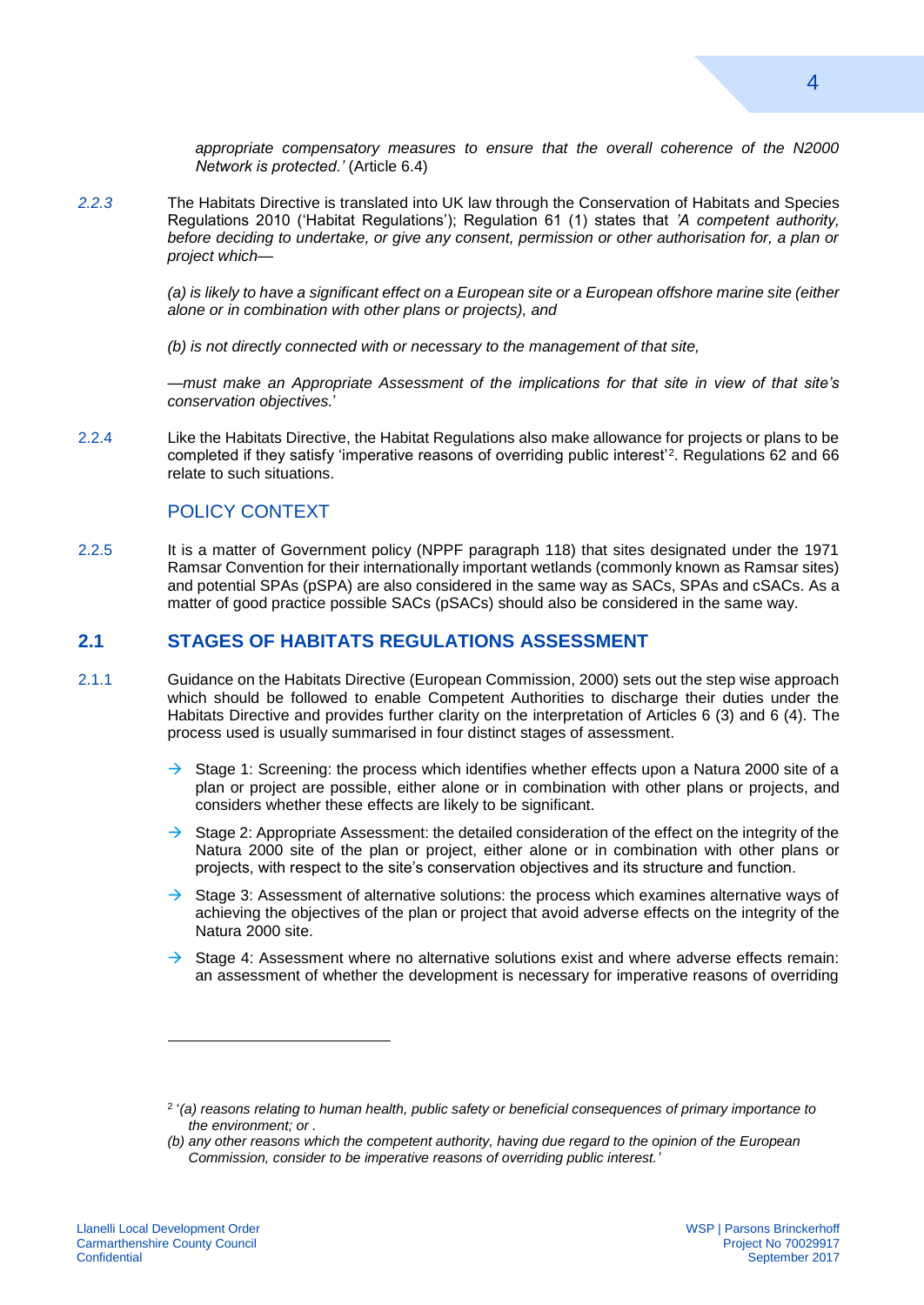public interest (IROPI) and, if so, of the compensatory measures needed to maintain the overall coherence of the Natura 2000 network.

- 2.1.2 This report presents information to enable the screening assessment required as part of Stage 1 of the HRA process, to establish whether or not the Project will have a likely significant effect upon Natura 2000 and Ramsar sites.
- 2.1.3 The precautionary principle is applied at all stages of the HRA process. In relation to screening this means that projects or plans where effects are considered likely and those where uncertainty exists as to whether effects are likely to be significant must be subject to the second stage of the HRA process, Appropriate Assessment.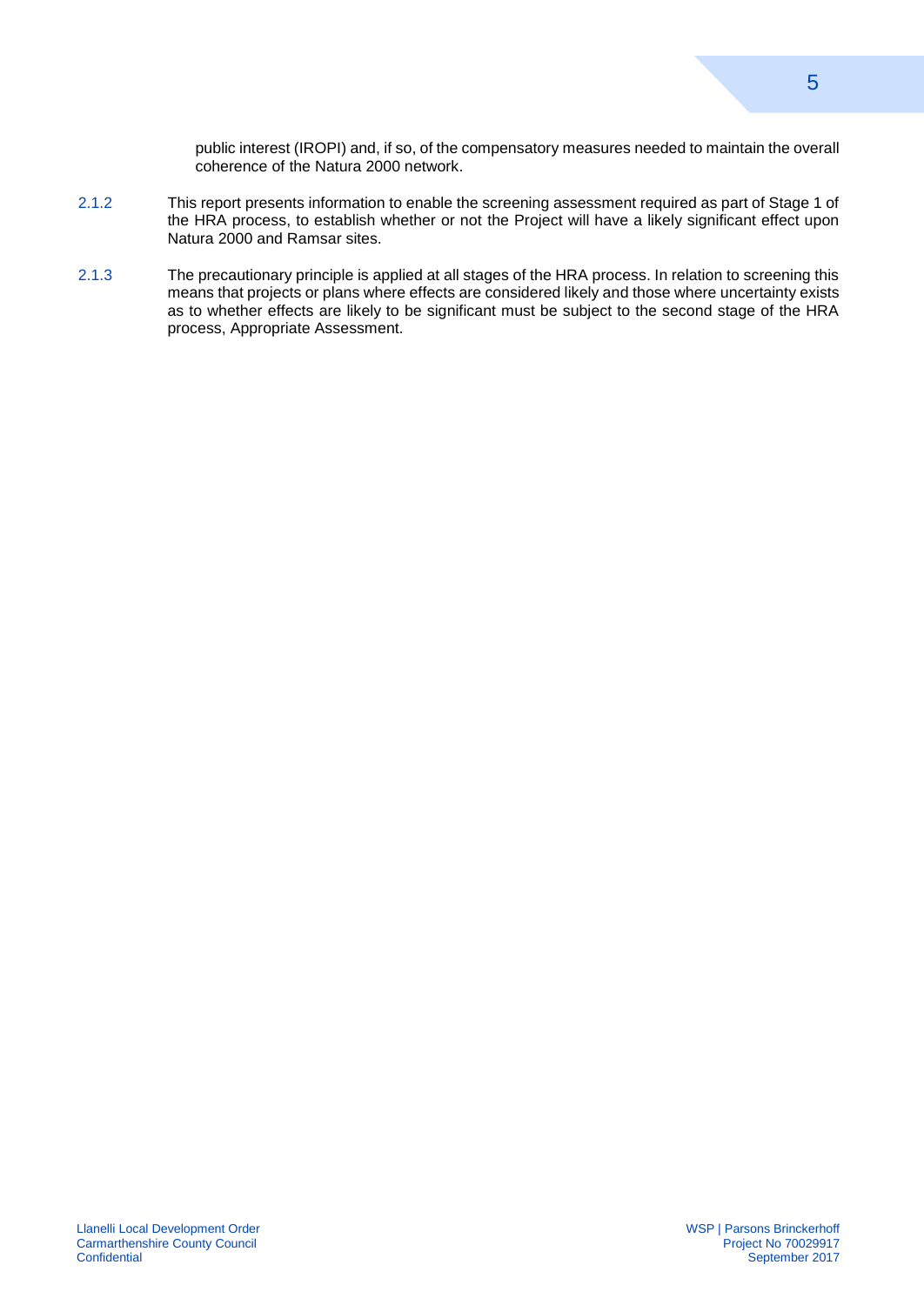## 3 PROJECT DESCRIPTION

#### <span id="page-10-0"></span>**OVERVIEW**

- 3.1.1 CCC is preparing an LDO to aid regeneration of Llanelli town centre. The LDO will grant planning permission within a defined spatial area for development as specified within the LDO in ground and upper floor units. The LDO is intended to increase occupancy levels and footfall in the town centre.
- 3.1.2 The uses the LDO will permit include shops, financial and professional services, restaurants and cafes, drinking establishments (but not nightclubs), hot food takeaways, business offices, hotels and guest houses, residential dwellings, non-residential institutions, assembly and leisure buildings, laundrettes and taxi businesses.

#### PROJECT AIMS

- 3.1.3 Following a three year period, the LDO will be considered successful if two or more of the following changes have occurred:
	- $\rightarrow$  Five or more vacant ground-floor units have been issued with Certificates of Conformity;
	- $\rightarrow$  Annual footfall has increased within the LDO area:
	- $\rightarrow$  The number of vacant ground-floor units has decreased within the LDO area;
	- $\rightarrow$  Three or more upper floor vacant units have been issued with Certificates of Conformity this includes flats and residential uses.
- 3.1.4 The LDO will be subject to on-going review during this three year period and may be extended or reduced in light of success or failure of the LDO to achieve the above aims. Change of Use which has begun during the three year period may continue; however, no new changes will be approved without formal planning permission.

#### **Key conditions**

- 3.1.5 No change in use permitted by the LDO shall occur until a certificate of conformity has been approved in writing by CCC, following review of proposals.
- 3.1.6 Physical commencement of any change of use permitted by the LDO shall not commence until any conditions/matters identified in the certificate of conformity have been addressed and approved in writing by CCC and relevant consultees and a Commencement Notice Approval issued.
- 3.1.7 The LDO permits change in use, it does not permit change in building structure, size or external appearance.

#### **LOCATION**

3.1.8 Llanelli SN 50746 00224] is the largest town in the county of Carmarthenshire, with a population of approximately 50,000. To the north and west of the town, the land use is predominantly agricultural. The Laughor River and estuary are directly to the south and east, which separates the town from Swansea, situated approximately 16 km away.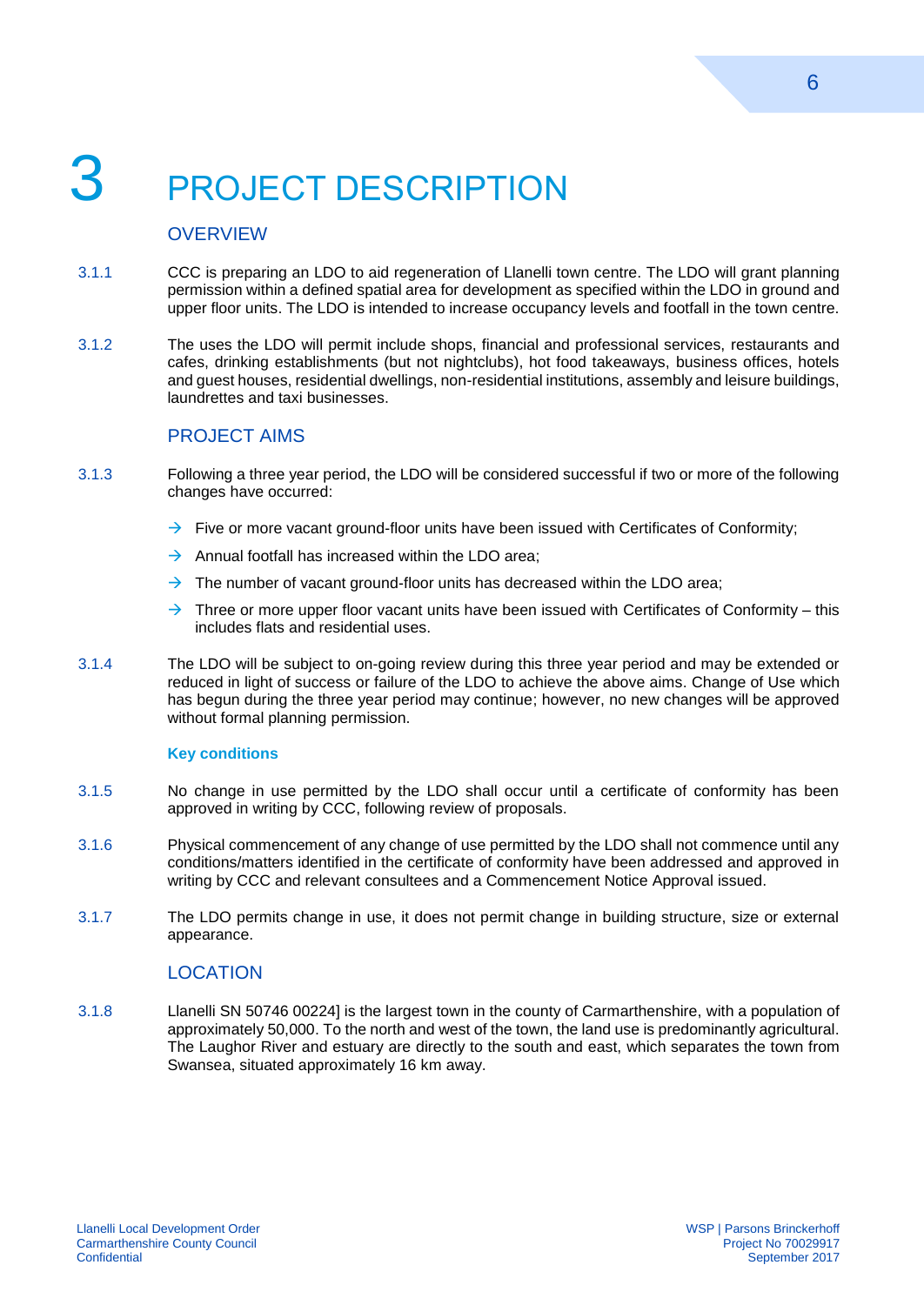# <span id="page-11-0"></span>**RELEVANT DESIGNATED SITES**

4.1.1 As shown on Figure 2, seven designated sites of European or international importance lie within 10 km of the Project. These designated sites are listed in order of proximity below:

- $\rightarrow$  Burry Inlet Ramsar (1km west);
- $\rightarrow$  Carmarthen Bay and Estuaries SAC (1km west);
- $\rightarrow$  Burry Inlet SPA (1km west);
- $\rightarrow$  Bristol Channel Approaches pSAC (6.3km west);
- $\rightarrow$  Carmarthen Bay Dunes SAC (6.7km south-west);
- $\rightarrow$  Carmarthen Bay SPA (8.7km south-west); and
- $\rightarrow$  Gower Commons SAC (9.3km south-east).
- 4.1.2 The reasons for designation of these sites are summarised in Table 1 overleaf. The known vulnerabilities of these sites are summarised in Table 2, collated from the Natura 2000 standard data forms (JNCC, 2016) and Carmarthen Bays and Estuaries European Marine Site Regulation 33 Advice (Countryside Council for Wales (CCW), 2009).
- 4.1.3 With regard for the qualifying features within Table 1 and information on vulnerability of the sites within Table 2, the broad conservation objectives for the Carmarthen Bay and Estuaries European Marine Site, which includes Carmarthen Bay and Estuaries Marine SAC, Burry Inlet SPA and Carmarthen Bay SPA, as defined by CCW (2009) are to:
	- $\rightarrow$  Achieve favourable conservation status for all of the following habitat features:
		- Sandbanks which are slightly covered by seawater all the time;
		- **Estuaries Mudflats and sandflats not covered by seawater at low tide;**
		- **Large shallow inlets and bays;**
		- **Atlantic salt meadows; and**
		- Salicornia and other annuals colonising mud and sand.
	- $\rightarrow$  Achieve favourable conservation status for the following species:
		- **Otter:**
		- Shad (*Alosa* sp.);
		- River lamprey;
		- Sea Lamprey; and
		- All bird species listed under the Burry Inlet SPA and Carmarthen Bay SPA.
- 4.1.4 The broad conservation objectives for Carmarthen Bay Dunes SAC are:
	- $\rightarrow$  Natural processes will be allowed to determine the time and place when the strandline and embryonic dunes exist. These processes will not be impeded by direct or indirect human intervention;
	- $\rightarrow$  A strandline will be present at least one year in every five within the areas identified;
	- $\rightarrow$  Embryonic dunes will be present on the seaward side of the mobile frontal dune ridge at least one year in every three;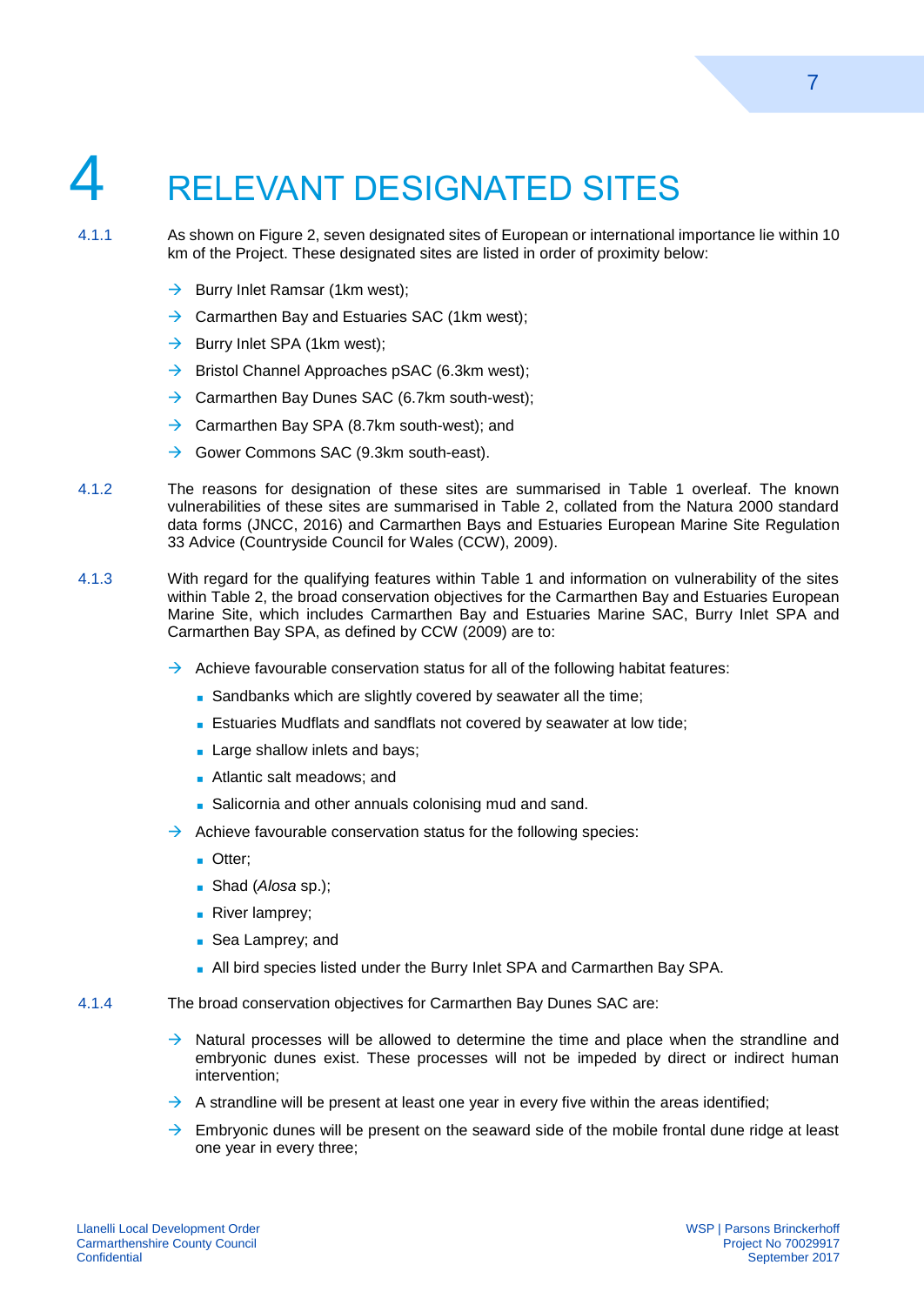- $\rightarrow$  Shifting dunes will exist as part of the dynamic natural processes which create the dune systems;
- $\rightarrow$  There will be an interaction between the three dune systems such that the natural process of erosion in some parts and accretion in others will continue without direct or indirect human disturbance;
- $\rightarrow$  Shifting dunes will comprise a significant part of the dune system but will increase and decrease in extent and location as natural processes determine the landscape of the dune systems;
- $\rightarrow$  Fixed dunes with herbaceous vegetation (grey dunes) will occur where older, shifting dunes become more stabilised and in early successional stages become colonised by lichens and other species indicative of the transition from less mobile habitat;
- $\rightarrow$  The habitat will encompass a range of successional stages throughout the area, determined by patterns of natural factors and grazing;
- $\rightarrow$  Grey dunes will comprise a significant part of the dune system but will increase and decrease in extent and location as natural processes determine the landscape of the dune systems;
- $\rightarrow$  Dunes with *Salix repens* and humid dune slacks will occur as part of the dune system, their location will be determined by natural processes and appropriate grazing management;
- → Sufficient and suitable habitat to support populations of narrow mouthed whorl snail Vertigo *angustior*, petalwort *Petalophyllum ralfsii* and fen orchid *Liparis loeselii* will be present; and
- $\rightarrow$  All of the factors affecting the features are under control.
- 4.1.5 Specific conservation objectives for the Bristol Channel Approaches cSAC and Gower Bay SAC are not freely available but can be assumed to comprise maintaining the features of interest of these sites in favourable condition.
- 4.1.6 The Habitats Directive provides further interpretation of the meaning of '*favourable conservation status'* within Article 1 parts a, e and i as below:
- *4.1.7 '(a) conservation means a series of measures required to maintain or restore the natural habitats and the populations of species of wild fauna and flora at a favourable status as defined in (e) and (i);…..*
- *4.1.8 (e) conservation status of a natural habitat means the sum of the influences acting on a natural*  habitat and its typical species that may affect its long-term natural distribution, structure and *functions as well as the long-term survival of its typical species within the territory referred to in Article 2. The conservative status of a natural habitat will be taken as "favourable" when:*
	- *- its natural range and areas it covers within that range are stable or increasing, and*
	- $\rightarrow$   $\rightarrow$  *the specific structure and functions which are necessary for its long-term maintenance exist and are likely to continue to exist for the foreseeable future, and*
	- $\rightarrow$   $\rightarrow$  *the conservation status of its typical species is favourable as defined in (i);*
- *4.1.9 (i) conservation status of a species means the sum of the influences acting on the species concerned that may affect the long-term distribution and abundance of its populations within the territory referred to in Article 2; The conservation status will be taken as "favourable" when:*
	- $\rightarrow$  population dynamics data on the species concerned indicate that it is maintaining itself on a *long-term basis as a viable component of its natural habitats, and*
	- $\rightarrow$   $\rightarrow$  *the natural range of the species is neither being reduced nor is likely to be reduced for the foreseeable future, and*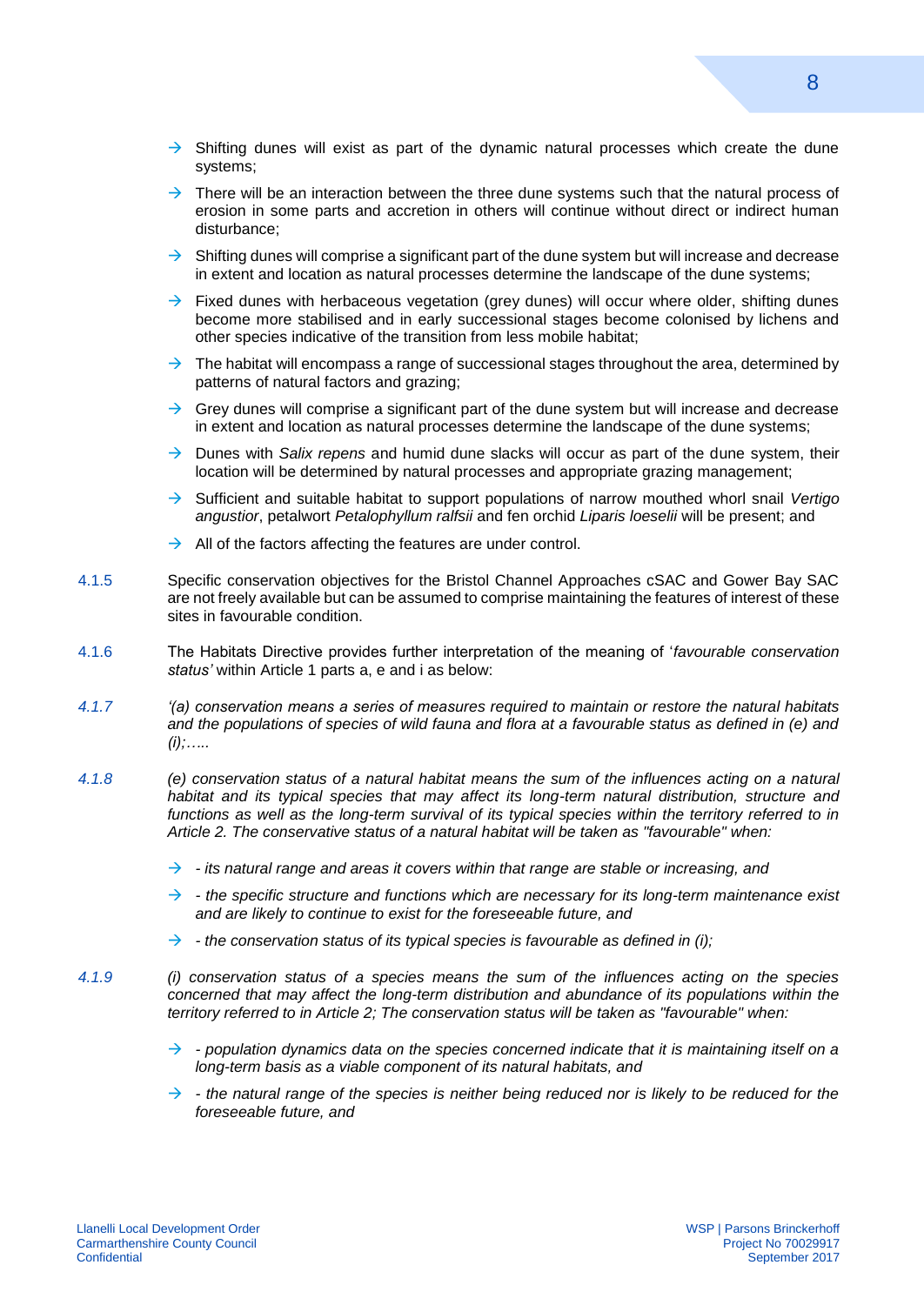- *- there is, and will probably continue to be, a sufficiently large habitat to maintain its populations on a long-term basis;'.*
- 4.1.10 Specific conservation objectives for Ramsar sites are not available.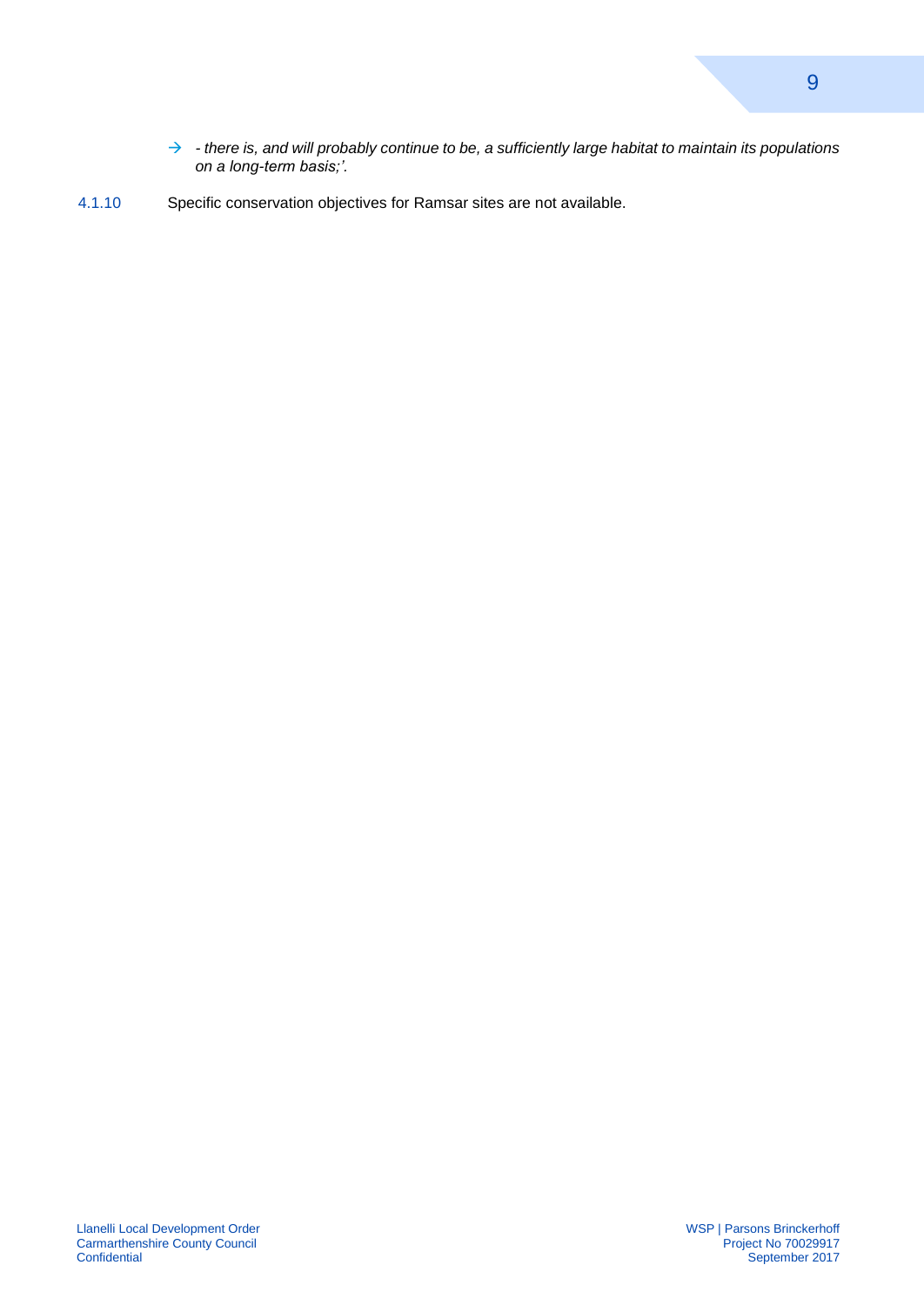#### **Table 1 - Relevant Natura 2000 or Ramsar Sites**

<span id="page-14-0"></span>

| <b>SITE NAME</b>                         | SUMMARY OF REASONS FOR DESIGNATION SUMMARISED ON NATURA 2000 STANDARD DATA FORM OR RAMSAR INFORMATION SHEET                                                                                                                                                                                                                                             |  |  |  |
|------------------------------------------|---------------------------------------------------------------------------------------------------------------------------------------------------------------------------------------------------------------------------------------------------------------------------------------------------------------------------------------------------------|--|--|--|
|                                          | <b>Description:</b><br>Burry Inlet is a large estuarine complex located between the Gower Peninsula and Llanelli in South Wales. It includes extensive areas of<br>intertidal sand and mud-flats, together with large sand dune systems at the mouth of the estuary. The site contains the largest continuous<br>area of saltmarsh in Wales (2,200 ha). |  |  |  |
|                                          | Qualifying species/populations with peak counts in spring/autumn                                                                                                                                                                                                                                                                                        |  |  |  |
|                                          | $\rightarrow$ Common redshank (Tringa totanus totanus): 857 individuals, representing an average of 0.7% of the GB population.                                                                                                                                                                                                                          |  |  |  |
| <b>Burry Inlet Ramsar (1km</b><br>west)  | Qualifying species/populations with peak counts in winter                                                                                                                                                                                                                                                                                               |  |  |  |
|                                          | Northern pintail (Anas acuta): 2687 individuals, representing an average of 4.4% of the population;<br>→                                                                                                                                                                                                                                                |  |  |  |
|                                          | Eurasian oystercatcher (Haematopus ostralegus ostralegus): 14861 individuals, representing an average of 1.4% of the population; and<br>→                                                                                                                                                                                                               |  |  |  |
|                                          | Red knot (Calidris canutus islandica): 3618 individuals, representing an average of 1.2% of the GB population.<br>→                                                                                                                                                                                                                                     |  |  |  |
|                                          | Species/populations identified subsequent to designation for possible future consideration                                                                                                                                                                                                                                                              |  |  |  |
|                                          | Northern shoveler (Anas clypeata) 467 individuals, representing an average of 1.1% of the population.<br>$\rightarrow$                                                                                                                                                                                                                                  |  |  |  |
|                                          | Annex I habitats that are a primary reason for selection this site                                                                                                                                                                                                                                                                                      |  |  |  |
|                                          | Sandbanks which are slightly covered by seas water all the time;<br>→                                                                                                                                                                                                                                                                                   |  |  |  |
|                                          | Estuaries:<br>→                                                                                                                                                                                                                                                                                                                                         |  |  |  |
|                                          | Mudflats and sand flats not covered by seawater at low tide;<br>→                                                                                                                                                                                                                                                                                       |  |  |  |
|                                          | Larger shallow inlets and bays;<br>→                                                                                                                                                                                                                                                                                                                    |  |  |  |
|                                          | Salicornia and other annuals colonising mud and sand; and<br>$\rightarrow$                                                                                                                                                                                                                                                                              |  |  |  |
| Carmarthen Bay and<br>Estuaries SAC (1km | Atlantic salt meadows (Glauco-Pauccinellietalia maritimae).<br>$\rightarrow$                                                                                                                                                                                                                                                                            |  |  |  |
| west)                                    | Annex II species that are a primary reason for selection of this site                                                                                                                                                                                                                                                                                   |  |  |  |
|                                          | $\rightarrow$ Twaite shad (Alosa fallax).                                                                                                                                                                                                                                                                                                               |  |  |  |
|                                          | Annex II species present as a qualifying feature, but not a primary reason for site selection                                                                                                                                                                                                                                                           |  |  |  |
|                                          | Sea lamprey (Petromyzon marinus);<br>$\rightarrow$                                                                                                                                                                                                                                                                                                      |  |  |  |
|                                          | River lamprey (Lampetra fluviatilis);<br>→                                                                                                                                                                                                                                                                                                              |  |  |  |
|                                          | $\rightarrow$ Allis shad (Alosa alosa); and                                                                                                                                                                                                                                                                                                             |  |  |  |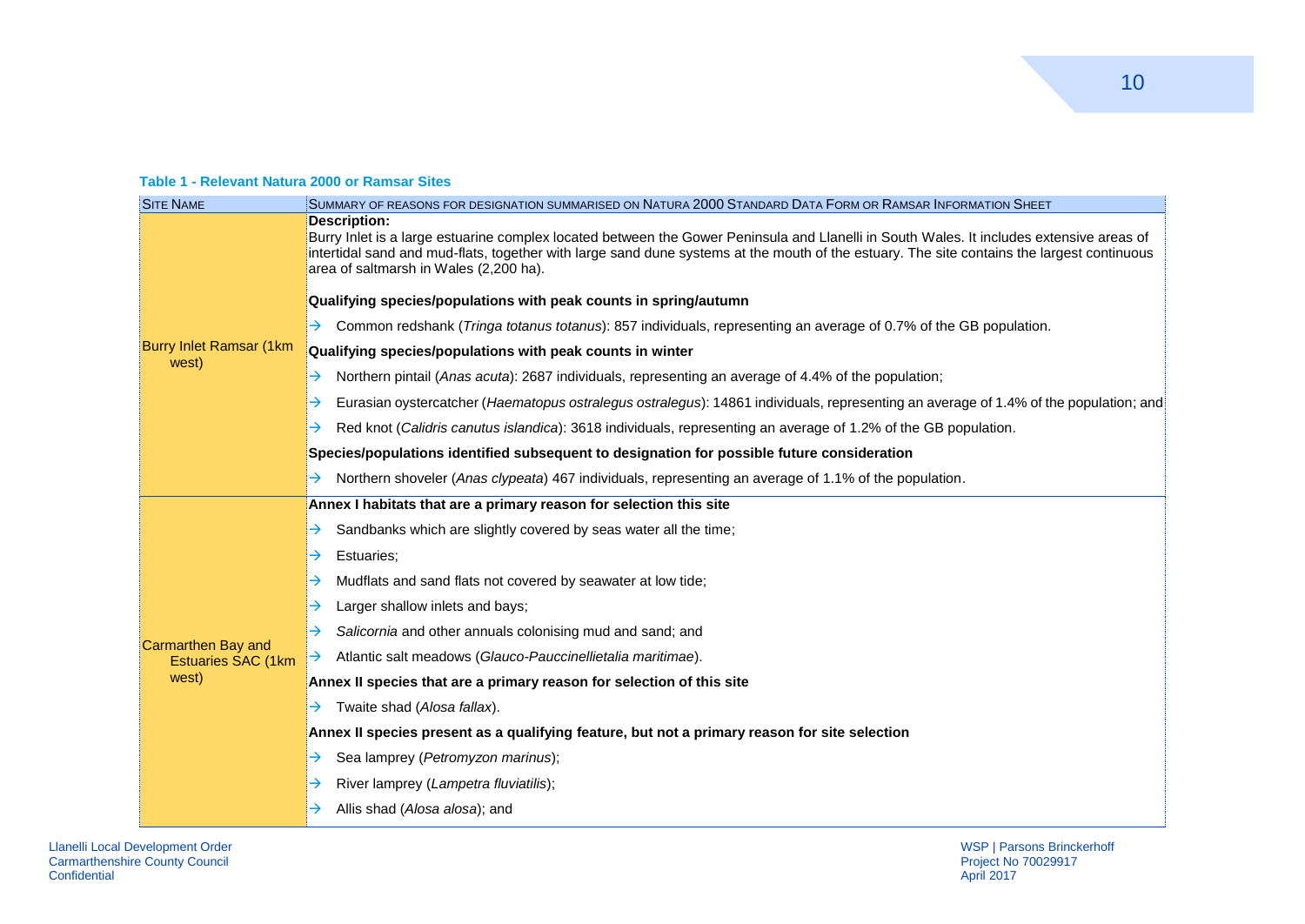| <b>SITE NAME</b>                               | SUMMARY OF REASONS FOR DESIGNATION SUMMARISED ON NATURA 2000 STANDARD DATA FORM OR RAMSAR INFORMATION SHEET                                                                                                                                                                                                                                                                                                                 |  |  |
|------------------------------------------------|-----------------------------------------------------------------------------------------------------------------------------------------------------------------------------------------------------------------------------------------------------------------------------------------------------------------------------------------------------------------------------------------------------------------------------|--|--|
|                                                | Otter (Lutra lutra).<br>$\rightarrow$                                                                                                                                                                                                                                                                                                                                                                                       |  |  |
| Burry Inlet SPA (1km<br>west)                  | Qualifying over wintering species<br>Oystercatcher (Haematopus ostralegus): 13,590 individuals representing at least 1.5% of the wintering Europe & Northern/Western<br>$\rightarrow$<br>Africa population; and<br>Pintail (Anas acuta): 1,772 individuals representing at least 3.0% of the wintering Northwestern Europe population.<br>$\rightarrow$<br>Assemblage qualification: A wetland of international importance. |  |  |
| <b>Bristol Channel</b>                         | Protected features:                                                                                                                                                                                                                                                                                                                                                                                                         |  |  |
| Approaches pSAC<br>(6.3km west)                | Harbour porpoise (Phocoena phocoena): Annex II species, 4.7% of the Celtic and Irish seas management unit population.<br>$\rightarrow$                                                                                                                                                                                                                                                                                      |  |  |
|                                                | Annex I habitats that are a primary reason for selection this site                                                                                                                                                                                                                                                                                                                                                          |  |  |
|                                                | Embryonic shifting dunes;<br>→                                                                                                                                                                                                                                                                                                                                                                                              |  |  |
|                                                | Shifting dunes along the shoreline with Ammophila arenaria (""white dunes"");<br>$\rightarrow$                                                                                                                                                                                                                                                                                                                              |  |  |
|                                                | Fixed coastal dunes with herbaceous vegetation (""grey dunes"");<br>$\rightarrow$                                                                                                                                                                                                                                                                                                                                           |  |  |
| <b>Carmarthen Bay Dunes</b>                    | Dunes with Salix repens spp. Argentea (Salicion arenariae); and<br>$\rightarrow$                                                                                                                                                                                                                                                                                                                                            |  |  |
| SAC (6.7km south-<br>west)                     | Humid dune slacks.<br>$\rightarrow$                                                                                                                                                                                                                                                                                                                                                                                         |  |  |
|                                                | Annex II species that are a primary reason for selection of this site                                                                                                                                                                                                                                                                                                                                                       |  |  |
|                                                | Narrow-mouthed whorl snail (Vertigo angustior);<br>→                                                                                                                                                                                                                                                                                                                                                                        |  |  |
|                                                | Petalwort (Petalophyllum ralfsii); and<br>→                                                                                                                                                                                                                                                                                                                                                                                 |  |  |
|                                                | Fen orchid (Liparis loeselii).<br>→                                                                                                                                                                                                                                                                                                                                                                                         |  |  |
| <b>Carmarthen Bay SPA</b>                      | <b>Annex II species</b>                                                                                                                                                                                                                                                                                                                                                                                                     |  |  |
| (8.7km south-west)                             | $\rightarrow$ Common scoter ( <i>Melanitta nigra</i> ): 1.0% of the population.                                                                                                                                                                                                                                                                                                                                             |  |  |
|                                                | Annex I habitats that are a primary reason for selection this site                                                                                                                                                                                                                                                                                                                                                          |  |  |
| <b>Gower Commons SAC</b><br>(9.3km south-east) | Northern Atlantic wet heaths with Erica tetralix;<br>$\rightarrow$                                                                                                                                                                                                                                                                                                                                                          |  |  |
|                                                | European dry heaths; and<br>$\rightarrow$                                                                                                                                                                                                                                                                                                                                                                                   |  |  |
|                                                | Molinia meadows on calcareous, peaty or clayey-silt-laden soils (Molinion caeruleae).<br>$\rightarrow$                                                                                                                                                                                                                                                                                                                      |  |  |
|                                                | Annex II species that are a primary reason for selection of this site                                                                                                                                                                                                                                                                                                                                                       |  |  |

11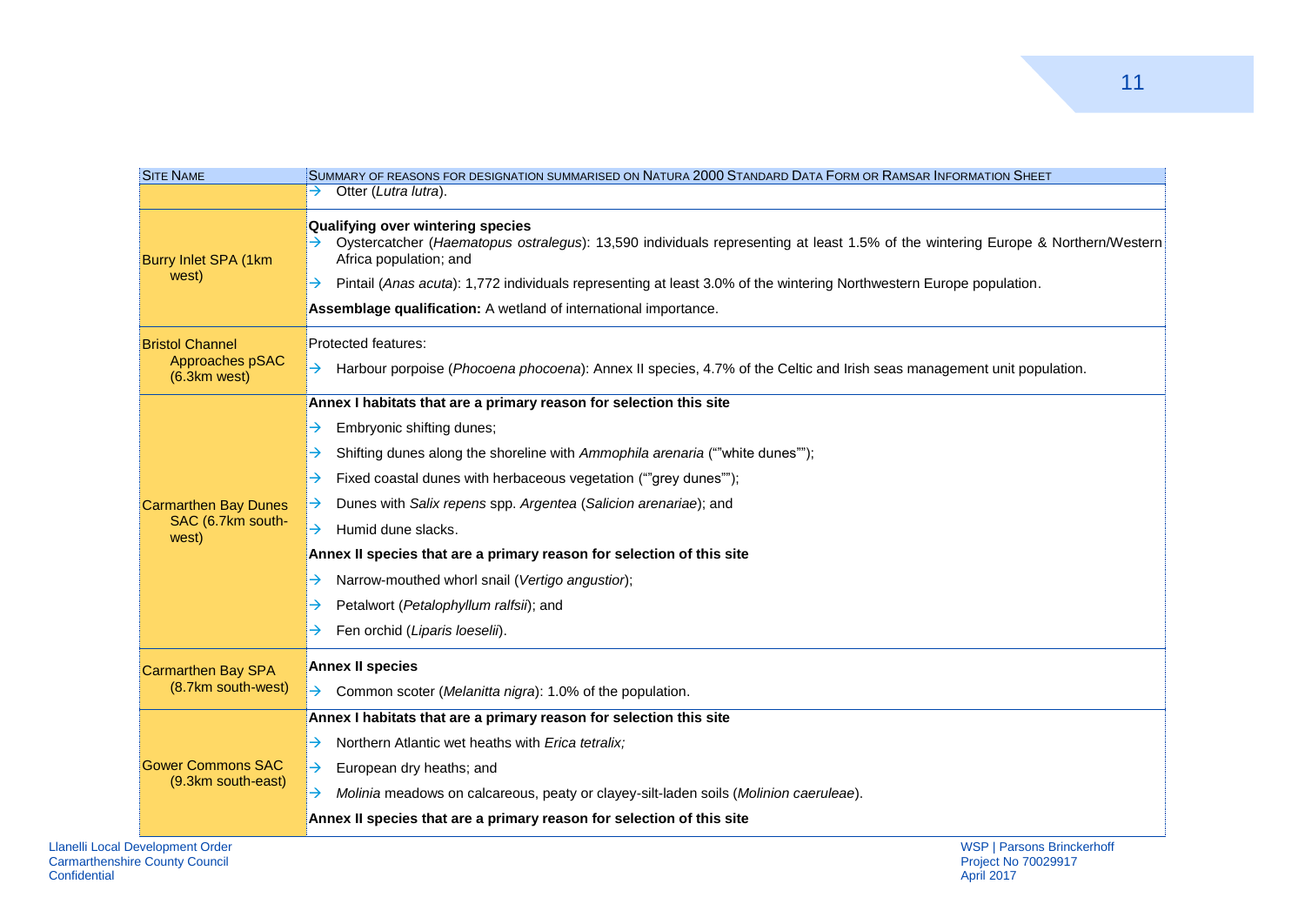| <b>SITE NAME</b> | SUMMARY OF REASONS FOR DESIGNATION SUMMARISED ON NATURA 2000 STANDARD DATA FORM OR RAMSAR INFORMATION SHEET |
|------------------|-------------------------------------------------------------------------------------------------------------|
|                  | Southern damselfly ( <i>Coenagrion mercuriale</i> ); and                                                    |
|                  | Marsh fritillary butterfly (Euphydryas (Eurodryas, Hypodryas) aurinia).                                     |

#### **Table 2 - Known threats and pressures upon relevant designated sites**

<span id="page-16-0"></span>

|                                                                                                                                                                                                        | ACTIVITIES WITH GREATEST EFFECT UPON THE SITE, AS LISTED ON NATURA 2000 STANDARD PRESSURES AND THREATS LISTED WITHIN THE EUROPEAN<br>DATA FORMS / INFORMATION SHEETS FOR RAMSAR WETLANDS / SAC SELECTION<br><b>ASSESSMENT DOCUMENT</b>                                                                                                                                                                                                                                                                                                                                                                                                                            |                                                     | MARINE SITE REGULATION 33 ADVICE (CCW, 2009)                                                                                                                                                                                                                                                                                                         |
|--------------------------------------------------------------------------------------------------------------------------------------------------------------------------------------------------------|-------------------------------------------------------------------------------------------------------------------------------------------------------------------------------------------------------------------------------------------------------------------------------------------------------------------------------------------------------------------------------------------------------------------------------------------------------------------------------------------------------------------------------------------------------------------------------------------------------------------------------------------------------------------|-----------------------------------------------------|------------------------------------------------------------------------------------------------------------------------------------------------------------------------------------------------------------------------------------------------------------------------------------------------------------------------------------------------------|
| <b>Burry Inlet Ramsar (1km</b><br>west)<br>the site.                                                                                                                                                   | Erosion: sea-level rise and/or changes in the frequency of storms, natural<br>sediment transition as a result of the natural breach of the old 'training wall' and<br>channel realignment causes changing patterns of sediment deposition and erosion.<br>$\rightarrow$<br>Studies suggest that overall erosion rates are more or less matched by sediment<br>$\rightarrow$<br>accretion. Erosion of/loss of Salicornia zone is occurring - loss of this early<br>successional vegetation is changing the overall saltmarsh habitat distribution on                                                                                                               |                                                     | As part of the European Marine Site:<br>Dock harbour and marina structures;<br>Dredging;<br>Construction;                                                                                                                                                                                                                                            |
| →<br>→<br>$\rightarrow$<br>→<br>→<br>→<br>$\rightarrow$<br>Carmarthen Bay and<br><b>Estuaries SAC (1km</b><br>$\rightarrow$<br>west)<br>→<br>→<br>$\rightarrow$<br>→<br>→<br>Grazing.<br>$\rightarrow$ | Fishing and harvesting aquatic resources;<br>Pollution to surface water;<br>Human induced changes in hydraulic conditions;<br>Marine and freshwater aquaculture;<br>Invasive non-native species;<br>Hunting, fishing or collecting activities not referred to above;<br>Soil pollution and solid waste (excluding discharges);<br>Changes in abiotic conditions;<br>Marine water pollution;<br>Outdoor sports and leisure activities, recreational activities (also considered to<br>be a positive impact);<br>Air pollution, air-borne pollutants;<br>Shopping lanes, ports, marine constructions;<br>Other urbanisation, industrial and similar activities; and | →<br>→<br>→<br>→<br>→<br>→<br>→<br>→<br>→<br>→<br>→ | Land claim;<br>Coastal protection;<br>Foreshore deposit of rock, rubble;<br>Hard-engineered fresh water watercourses;<br>Pipelines:<br>Effluent disposal;<br>Inorganic wastes and debris;<br>Dredge spoil disposal;<br>Urban industrial run-off;<br>Agricultural run-off;<br>Netting;<br>Potting;<br>Hand gathering;<br>Bait collection:<br>Grazing; |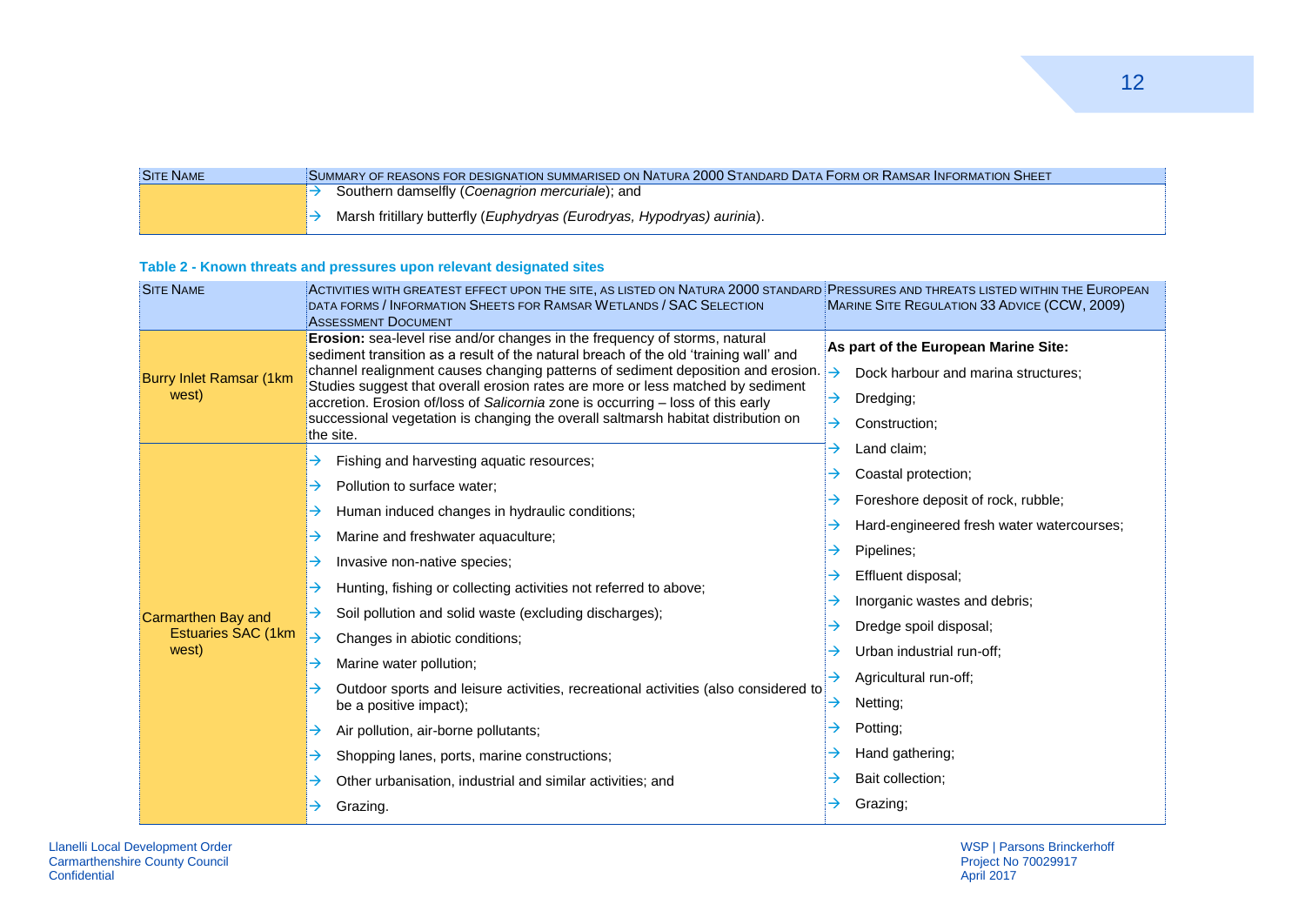| <b>SITE NAME</b>                          | ACTIVITIES WITH GREATEST EFFECT UPON THE SITE, AS LISTED ON NATURA 2000 STANDARD PRESSURES AND THREATS LISTED WITHIN THE EUROPEAN<br>DATA FORMS / INFORMATION SHEETS FOR RAMSAR WETLANDS / SAC SELECTION<br><b>ASSESSMENT DOCUMENT</b> | MARINE SITE REGULATION 33 ADVICE (CCW, 2009) |
|-------------------------------------------|----------------------------------------------------------------------------------------------------------------------------------------------------------------------------------------------------------------------------------------|----------------------------------------------|
|                                           |                                                                                                                                                                                                                                        | $\rightarrow$<br>Angling;                    |
|                                           | Air pollution, air-borne pollutants;<br>→                                                                                                                                                                                              | Recreational boating;<br>→                   |
|                                           | Marine water pollution;<br>→                                                                                                                                                                                                           | Coastal access for recreation;<br>→          |
| Burry Inlet SPA (1km                      | Changes in abiotic conditions;<br>→                                                                                                                                                                                                    | Wildfowling; and<br>→                        |
| west)                                     | Outdoor sports and leisure activities (also considered to be a positive impact);<br>→                                                                                                                                                  | Education<br>$\rightarrow$                   |
|                                           | Military use and civil unrest; and<br>→                                                                                                                                                                                                |                                              |
|                                           | Fishing and harvesting aquatic resources.<br>→                                                                                                                                                                                         |                                              |
|                                           | Removal of non-target species during fishing<br>→                                                                                                                                                                                      | Not available.                               |
|                                           | Contaminants<br>→                                                                                                                                                                                                                      |                                              |
| <b>Bristol Channel</b><br>Approaches pSAC | Anthropogenic underwater sound<br>→                                                                                                                                                                                                    |                                              |
| $(6.3km$ west)                            | Death or injury of harbour porpoise by collision<br>→                                                                                                                                                                                  |                                              |
|                                           | Removal of target species, which are harbour porpoise prey<br>→                                                                                                                                                                        |                                              |
|                                           | Grazing (also considered to be a positive impact);                                                                                                                                                                                     |                                              |
|                                           | →<br>Air pollution, air-borne pollutants;                                                                                                                                                                                              | Grazing;<br>$\rightarrow$                    |
|                                           | →                                                                                                                                                                                                                                      | Erosion:<br>→                                |
|                                           | Structures, buildings in the landscape;<br>→                                                                                                                                                                                           | Illegal off-road driving;<br>→               |
|                                           | Biocenotic evolution, succession (also considered to be a positive impact);<br>→                                                                                                                                                       | Litter;<br>→                                 |
| <b>Carmarthen Bay Dunes</b>               | Other ecosystem modification;<br>→                                                                                                                                                                                                     | Pine tree invasion;<br>→                     |
| SAC (6.7km south-<br>west)                | Forestry activities;<br>→                                                                                                                                                                                                              | Other scrub encroachment;<br>$\rightarrow$   |
|                                           | Changes in abiotic conditions;<br>→<br>Abiotic (sloe) natural processes;<br>→<br>Outdoor sports and leisure activities, recreational activities;<br>→                                                                                  | Ordnance:<br>→                               |
|                                           |                                                                                                                                                                                                                                        | Hydrological issues; and<br>→                |
|                                           |                                                                                                                                                                                                                                        | Nutrient enrichment.<br>→                    |
|                                           | Invasive non-native species; and<br>→                                                                                                                                                                                                  |                                              |
|                                           | Human induced changes in hydraulic conditions.<br>→                                                                                                                                                                                    |                                              |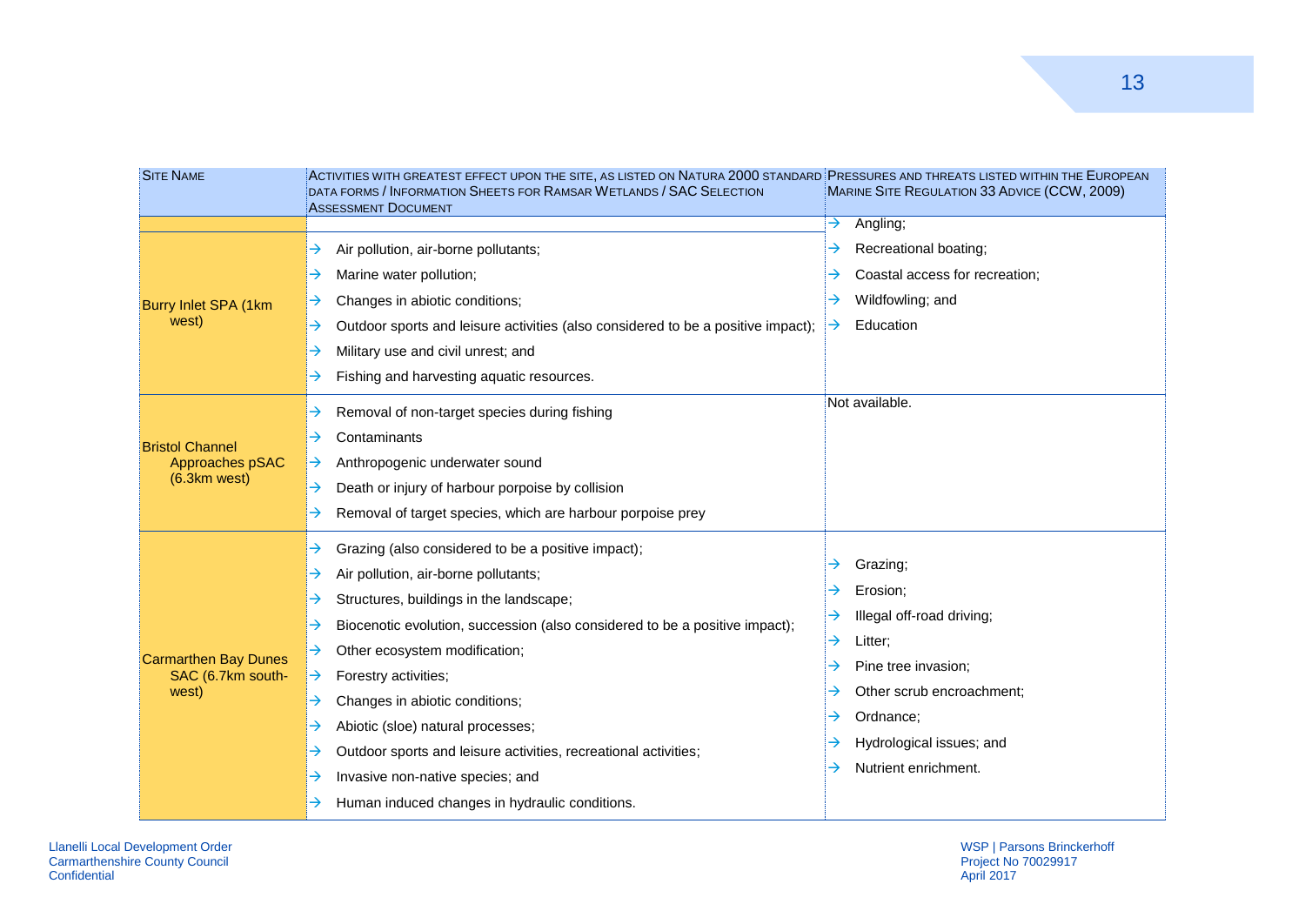| <b>SITE NAME</b>                               | ACTIVITIES WITH GREATEST EFFECT UPON THE SITE, AS LISTED ON NATURA 2000 STANDARD PRESSURES AND THREATS LISTED WITHIN THE EUROPEAN<br>DATA FORMS / INFORMATION SHEETS FOR RAMSAR WETLANDS / SAC SELECTION<br><b>ASSESSMENT DOCUMENT</b>                                                                                                                                                                                                                                                                           | MARINE SITE REGULATION 33 ADVICE (CCW, 2009)             |
|------------------------------------------------|------------------------------------------------------------------------------------------------------------------------------------------------------------------------------------------------------------------------------------------------------------------------------------------------------------------------------------------------------------------------------------------------------------------------------------------------------------------------------------------------------------------|----------------------------------------------------------|
| Carmarthen Bay SPA<br>(8.7km south-west)       | Marine water pollution;<br>→<br>Air pollution, air-borne pollutants; and<br>$\rightarrow$<br>Military use and civil unrest.<br>→                                                                                                                                                                                                                                                                                                                                                                                 | As part of the European Marine Site:<br>As stated above. |
| <b>Gower Commons SAC</b><br>(9.3km south-east) | Outdoor sports and leisure;<br>→<br>Biocenotic evolution, succession;<br>→<br>Fire and fire suppression (also considered to be a positive impact);<br>→<br>Human induced changes in hydraulic conditions (also considered to be a<br>positive impact);<br>Grazing (also considered to be a positive impact);<br>$\rightarrow$<br>Problematic native species;<br>→<br>Fertilisation;<br>→<br>Air pollution, air-borne pollutants;<br>→<br>Invasive non-native species; and<br>→<br>Mowing / cutting of grassland. | Not available.                                           |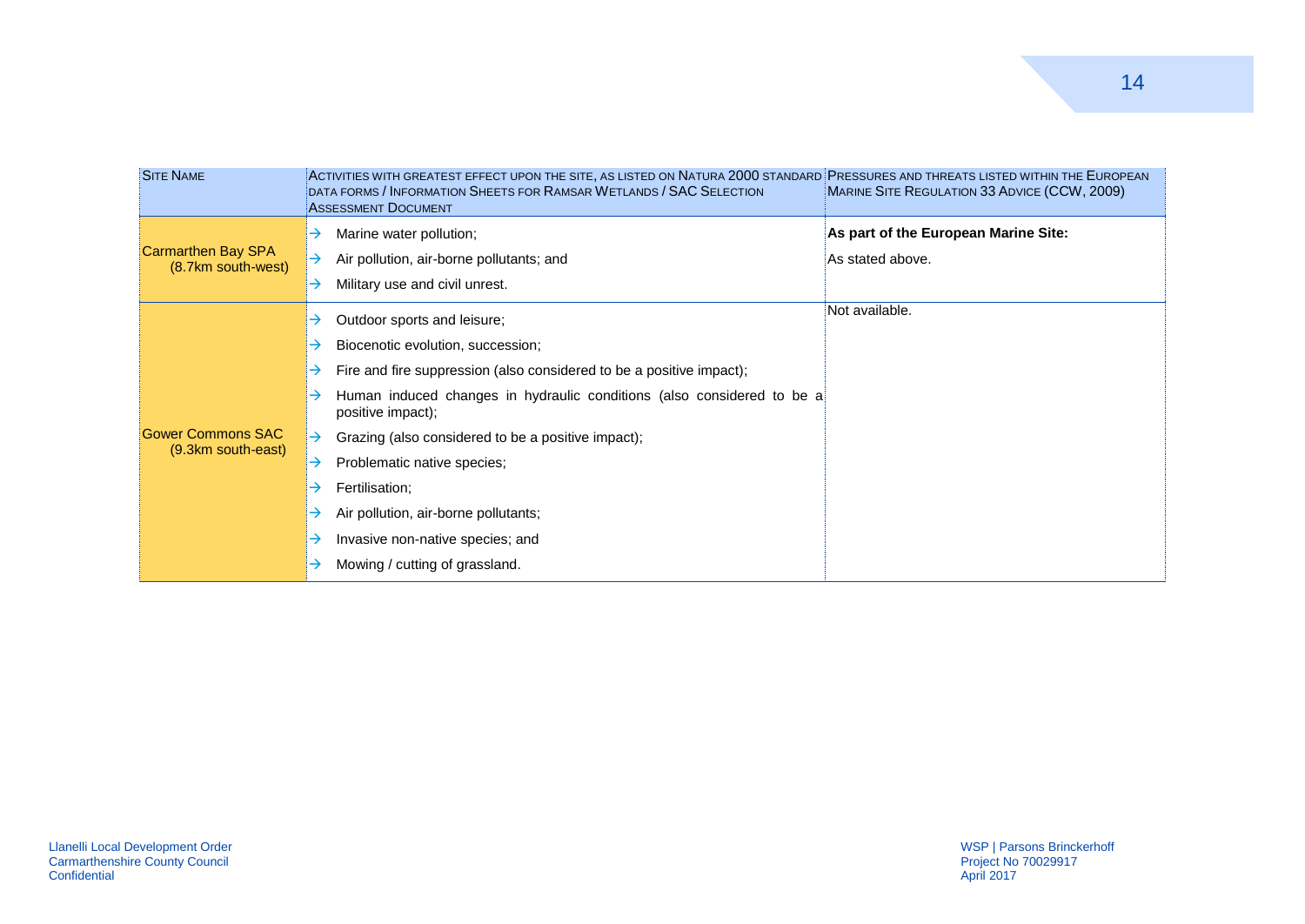### 15

### <span id="page-19-0"></span>SCREENING OF POTENTIAL EFFECTS

5.1.1 The Project is not directly connected with or necessary for the management of the identified European Sites:

- $\rightarrow$  Burry Inlet Ramsar;
- $\rightarrow$  Carmarthen Bay and Estuaries SAC;
- $\rightarrow$  Burry Inlet SPA;
- $\rightarrow$  Bristol Channel Approaches pSAC;
- $\rightarrow$  Carmarthen Bay Dunes SAC;
- $\rightarrow$  Carmarthen Bay SPA; and
- $\rightarrow$  Gower Commons SAC.
- 5.1.2 It has not been conceived solely to further the conservation of the site(s) and nor is it essential to the management of the site(s). Therefore, further consideration of the Project within the HRA process is required.

#### <span id="page-19-1"></span>**5.2 CONSIDERATION OF EFFECTS IN ISOLATION**

- 5.2.1 Utilising the information included within Sections 3 and 4 the Project has been screened to identify whether potential effect pathways between the Project and the designated sites are present which are likely to result in significant effects upon the designated sites.
- 5.2.2 The following potential effect pathways have been screened out:
	- $\rightarrow$  DIRECT HABITAT LOSS: No works will be completed within any of the relevant designated sites or within 1 km of them. Therefore, no habitat loss within the designated sites or to adjacent supporting habitats will occur as part of the proposals.
	- $\rightarrow$  FRAGMENTATION OF HABITAT: The Project lies within the built environment of Llanelli, approximately 1 km from the Burry Inlet Ramsar, SPA and Carmarthen Bay and Estuaries SAC (the closest European Site). Therefore, the Project will not result in direct fragmentation of habitat within the designated site; nor are the proposals considered likely to significantly affect how key species move around or through the designated sites.
	- $\rightarrow$  RESOURCE REQUIREMENTS: The Project is unlikely to require resources from any designated sites; therefore, no potential effects are likely via this pathway.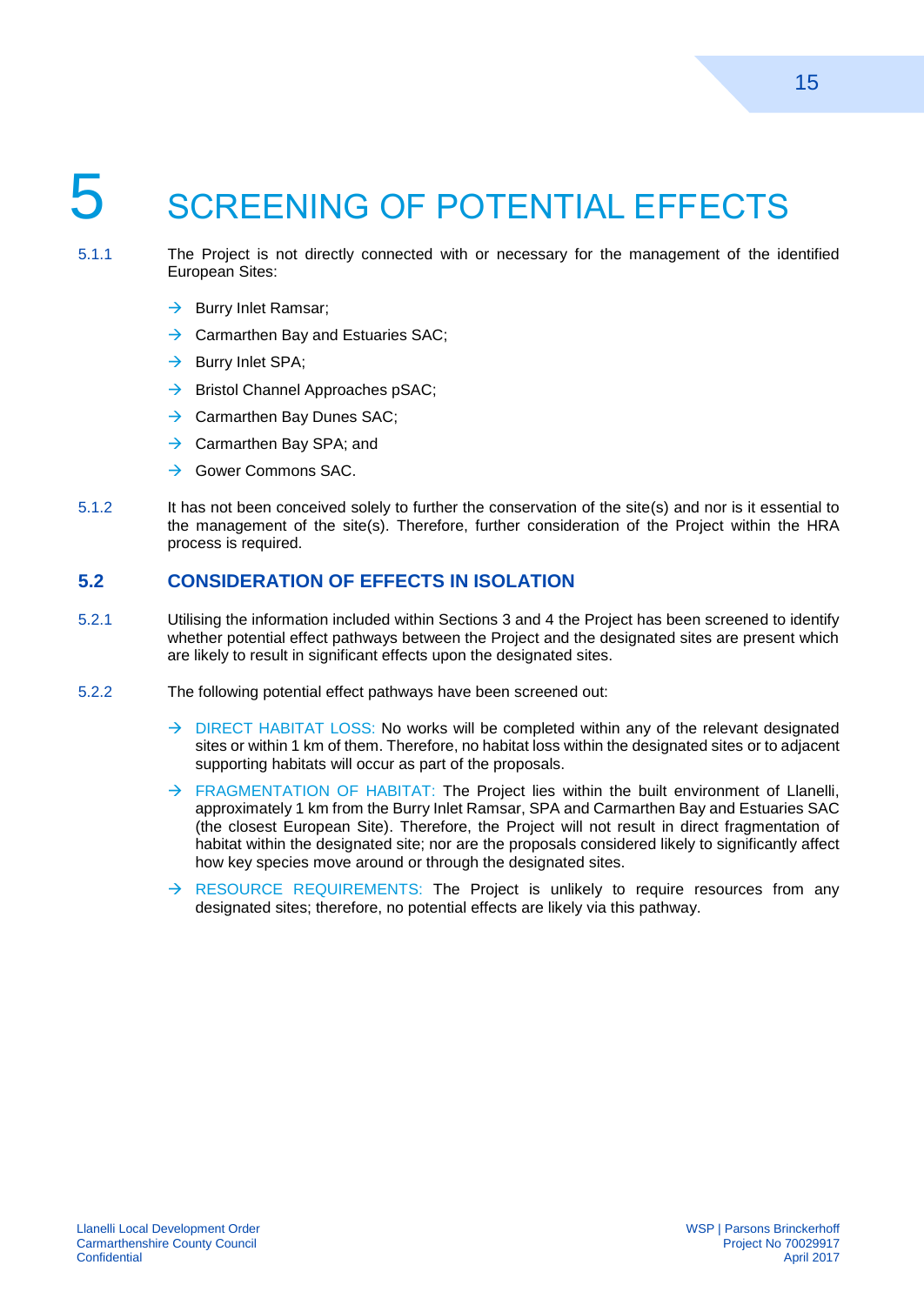5.2.3 Potential effects as a consequence of marine water pollution, air pollution and recreation (outdoor sports and leisure activity) are considered in further detail below. Other site vulnerabilities identified within Table 2 above, such as fishing or other marine harvesting, management methods used within the designated sites and port and shipping activities or coastal defence, will not be influenced by the Project. Therefore, existing effects upon the designated sites via these pathways will not be affected by the Project and the Project is also not likely to result in new significant effects via these pathways.

### WASTE WATER

- 5.2.4 The JNCC data sheet & EMS Regulation 33 Advice (see Table 2) for the Carmarthen Bay EMMS identify marine and surface water pollution as potential threats. The findings of the Habitats Regulations Assessment for the Carmarthenshire Local Plan (Carmarthenshire County Council, 2014) are also relevant. This identified that growth in the South Llanelli Strategic Zone could lead to reduced water quality in the EMMS. Reference is also made to the infrastructure / drainage strategy being prepared in support of the LDO, together with EIA and SFCA.
- 5.2.5 An assessment of the existing utilities within the Llanelli Town Centre is detailed in the Infrastructure Study report that accompanies the LDO. This report provides information on the location and capacity of the existing utilities and the utility company requirements for new connections into the existing service network, particularly with sewerage discharge and water supply. It makes a recommendation in relation to the implementation of a drainage strategy to support the delivery of the LDO (see section 3.1 of that report).
- 5.2.6 In order to minimise the risk of compromising the public sewerage system and hence impacting water quality within the CBEMMS, it is recommended that the following measures (as referenced within the LDO Drainage Strategy) are included in the Adopted LDO in the form of conditions:
	- $\rightarrow$  No change of use shall commence where it will result in the hydraulic overload of the public sewerage system. Where required and requested; a drainage strategy should be submitted to, and approved by, Dwr Cymru Welsh Water.
	- No change of use shall commence where it will result in the compromising of the integrity of any public sewer and/or water main assets within and/or adjacent to the site. Where required and requested; an assessment should be submitted to, and approved by, Dwr Cymru Welsh Water which clarifies any impact and where necessary any mitigation.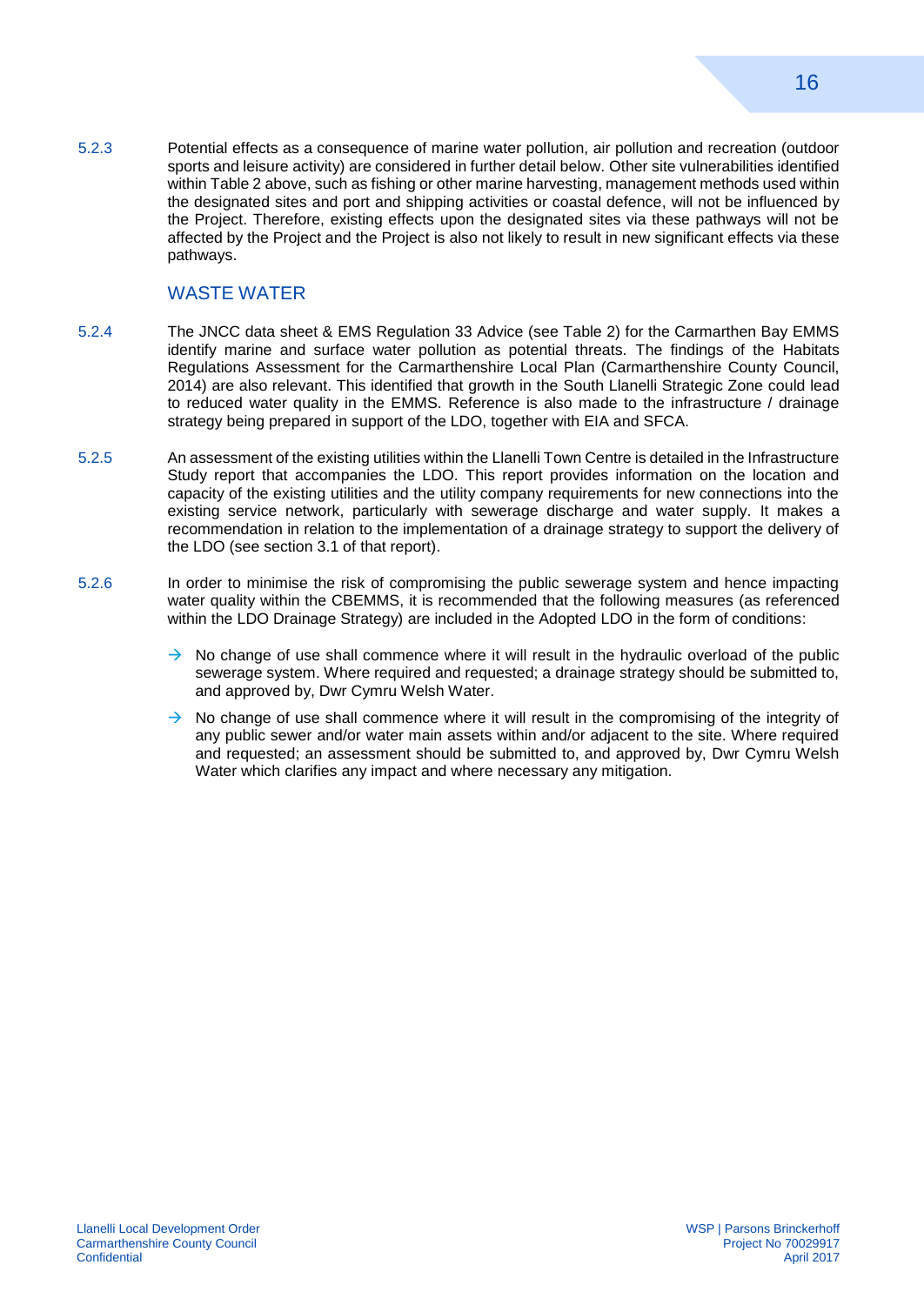- 5.2.7 A Memorandum of Understanding (MoU) is also in place between Carmarthenshire Council, Swansea Council, DCWW & NRW that aims to "set out a partnership approach to improve and safeguard the environmental quality of the CBEEMS, when taking decisions on development and regeneration schemes." It is not envisaged that the LDO itself will be subject to the provisions of the MoU.
- 5.2.8 The MoU contains guidance with regard to surface water management for development in the Llanelli and Gowerton catchment (the sewage catchments with greatest risk of affecting the water quality of the CBEEMS). This is implemented by Carmarthenshire Council by only giving planning permission once existing flows (surface water or foul) have been removed from the system to allow capacity, or other works undertaken to improve the infrastructure. There is also the requirement for a betterment factor. Both planning authorities manage this process by keeping a Surface Water and Hydraulic Register for the Llanelli and Gowerton catchments.
- 5.2.9 In addition, stakeholders including DCWW would be notified of proposals for residential conversions (and other developments under the LDO), via the certificate of conformity notification process. DCWW (and other stakeholders) would therefore be able to identify specific requirements should the levels of development being authorised under the LDO be considered excessive.
- 5.2.10 Given the above, it is anticipated that the change in use limits will utilise existing capacity within the waste water treatment system or utilise additional treatment capacity from waste water treatment upgrades or reduction in inputs from other sources. As such, **no likely significant effects** on the designated sites which make up the CBEEMS are expected.

#### DISTURBANCE OF KEY SPECIES DUE TO INCREASED RECREATION

- 5.2.11 The Burry Inlet SPA and Ramsar site components of the CBEEMS have been designated for the wetland bird species they support. Many of these species are known to be susceptible to the effects of recreational disturbance<sup>345</sup> (for example activities such as dog-walking, bait-digging and recreational beach use). The JNCC datasheet and Site Management Plan (see Table 2) also identify recreational activities as a potential threat to the CBEEMS.
- 5.2.12 A range of studies have been completed across the UK to assess how increases in residential development can affect recreational use of designated sites<sup>6,7</sup>. A common finding from such studies is that a high proportion of recreational users of designated sites live relatively close to the designated site. For example, in one study in North Kent, 50% of visitors who arrived by car lived within 4.2 km of their visit location whilst 50% of visitors who arrived by foot lived within 0.8 km of their visit location<sup>7</sup>. It is therefore possible that a net increase in residential development within the LDO area could lead to increased recreational use of the CBEEMS, which at its closest point is 1 km from the LDO area.
- 5.2.13 The LDO area is located to the east of the closest part of the CBEEMS. In this area, the CBEEMS boundary is adjacent to a coastal road and footpath in the north (grid reference SN 492 002) and then a coastal path / sandy foreshore in the south (to grid reference SS 500 985). In total, this length of accessible foreshore is approximately 1.8 km (see Figure 3). The boundary of the CBEEMS then becomes more accessible by road and footpaths approximately 2 km south of the LDO area at grid reference SS 503 984. To the west there is limited public access to the CBEEMS. This is because the Swansea to Carmarthen railway line runs adjacent to the coast up to approximately 6 km west of the LDO area, limiting public access to the coastline.
- 5.2.14 The LDO will permit the conversion of existing properties to create residential units in upper stories of existing buildings; any conversions taken forwards are likely to yield primarily  $1 - 2$  bedroom flats. The average number of residents per property is therefore likely to be relatively low. The exact number of conversions that will come forward under the LDO cannot be predicted, given the flexibility built into it.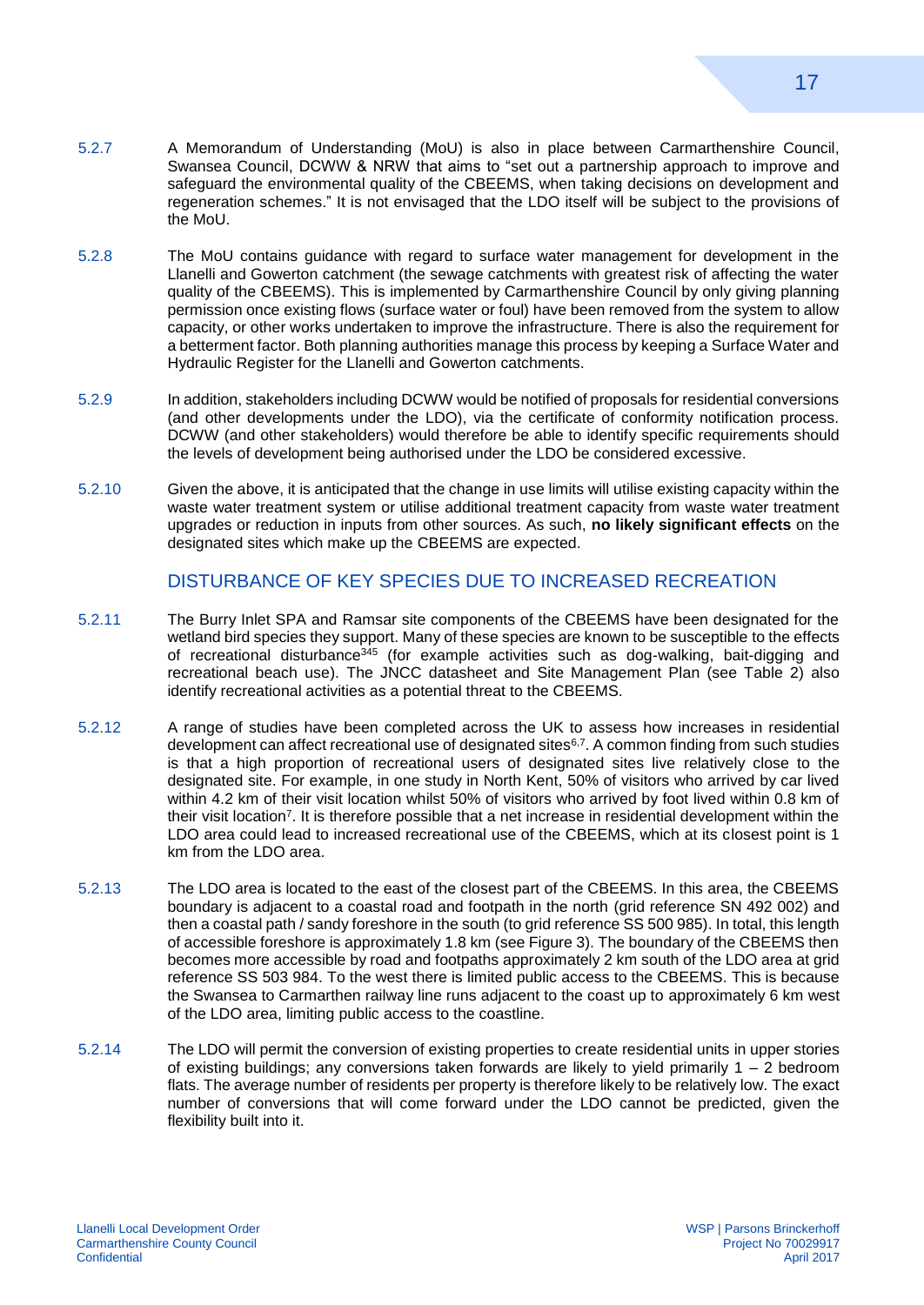1

<sup>3</sup> Thomas, K., Kvitek, R. G. & Bretz, C. (2003). Effects of human activity on the foraging behaviour of sanderlings Calidris alba. Biological Conservation 109: 67-71

<sup>4</sup> Liley, D. & Fearnley, H. (2011).Bird Disturbance Study, North Kent 2010/11.Footprint Ecology.

<sup>5</sup> Gill, J.A., Sutherland, W.J. & Norris, K. (1998). The consequences of human disturbance for estuarine birds. RSPB Conservation Review 12: 67-72.

<sup>6</sup> Stillman, R. A., West, A. D., Clarke, R. T. & Liley, D. (2012) Solent Disturbance and Mitigation Project Phase II: Predicting the impact of human disturbance on overwintering birds in the Solent. Report to the Solent Forum.

<sup>7</sup> Fearnley, H. & Liley, D. (2011). North Kent Visitor Survey Results. Footprint Ecology.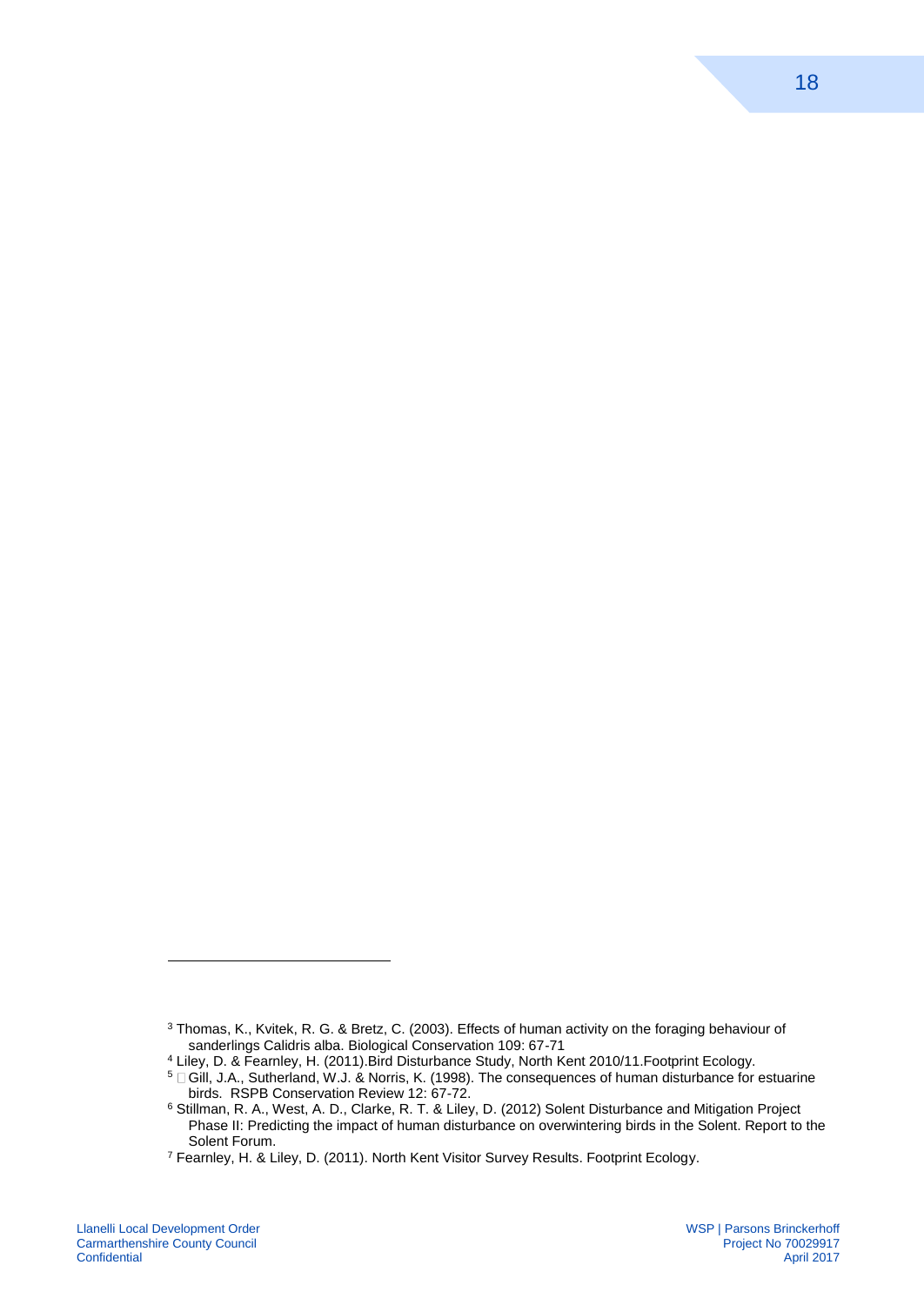- 5.2.15 Based on the number of existing units within the Project site, it is unlikely that more than 180 residential conversions could be physically delivered. In practice, it is highly unlikely that applications for this many conversions would come forward under the LDO. A worst-case scenario of 180 residential units receiving Commencement Notice Approval has therefore been assumed for the purposes of this assessment. Should a figure of 100 Commencement Notice Approvals for residential units be reached within the 3 year period lifetime, then a moratorium will be placed on the LDO and it will be reviewed with the outcomes reported to full Council. Such a review will be informed by the input of the notification stakeholders (including NRW and DCWW).
- 5.2.16 As set out above there is limited access to the CBEEMS from the LDO area. Furthermore, only a limited amount of residential development can be brought forward under the LDO. In light of these factors, it is considered unlikely that the LDO will lead to a significant increase in recreational use of the CBEEMS and therefore no likely significant effects are expected.
- <span id="page-23-0"></span>5.2.17 Other European Sites identified as part of this study are located in excess of 6.3 km from the Project site. The closest terrestrial European Site is the Carmarthen Bay Dunes SAC, located 6.7 km (as the crow flies) from the Project Site. Carmarthen Bay Dunes SAC is located on the opposite shore of Carmarthen Bay from Llanelli; the actual distance to travel to the Site overland is in excess of 10 km. Other European Sites identified are located in excess of 8 km from the Project Site. Given these distances any net increase in residential dwellings under the LDO is unlikely to result in a significant increase in recreational use of the European Sites. As such, no likely significant effects are expected to arise.

#### AIR QUALITY: ROAD TRAFFIC

- 5.2.18 The LDO aims to increase footfall in the town centre and to introduce new/converted residential and commercial properties. Delivery of these objectives could result in increased levels of traffic around the town centre and on associated approach roads. It is not possible to predict the levels of traffic that will be generated as a result of the LDO given the range of development scenarios that might be delivered.
- 5.2.19 Should the LDO lead to a significant increase in vehicle emissions, this could in turn lead to an increase in ambient nitrous oxide (NOx) concentrations and nitrogen deposition onto habitats within the CBEEMS, and potentially other more distant sites. Nitrogen deposition in particular can increase the nutrient status of habitats, leading to increases in plant species better adapted to high nutrient environments and the loss of plant species associated with low-nutrient environments. Vehicle emissions tend to only have a significant effect on air quality close to the point of emission, with concentrations on NOx (and associated nitrogen deposition) reducing rapidly with increasing distance from roads.
- 5.2.20 The habitats that make up the qualifying interests of the CBEEMS and which are used by the associated bird species are primarily intertidal. These include habitats such as intertidal mud-flats, sandbanks and bays and estuaries. In most cases, nitrogen inputs into inter-tidal habitats from the atmosphere are likely to be miniscule compared to inputs from marine and riverine sources. For saltmarsh (as an example) this is reflected on APIS (Air Pollution Information Service), which states that 'Overall, N deposition [from the atmosphere] is likely to be of low importance for these systems as the inputs are probably significantly below the large nutrient loadings from river and tidal inputs'<sup>8</sup>.
- 5.2.21 There have been steady reductions in ambient NOx concentrations and consequent nitrogen deposition across much of the UK over recent decades. Part of these improvements are as a result of reduced emissions from motor vehicles. There have been reductions in NOx emissions from vehicles with combustion engines due to increasingly tight emissions standards. The recently introduced Euro 6 standard brought in particularly tight controls, including real-world emissions testing for diesel engines. Part of the reduction in emissions has also come about as a result of the increasing number of hybrid and electric vehicles on the road.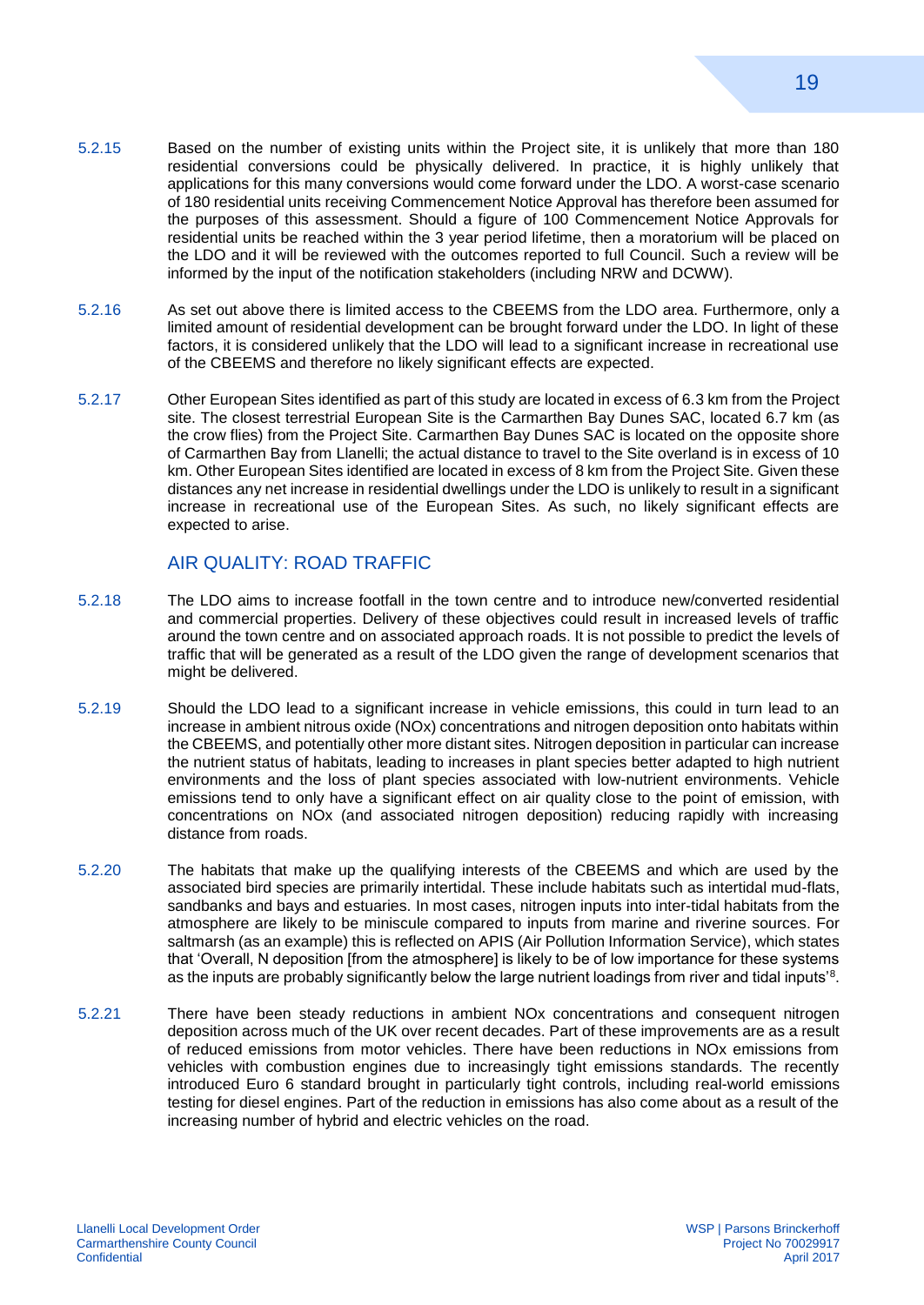-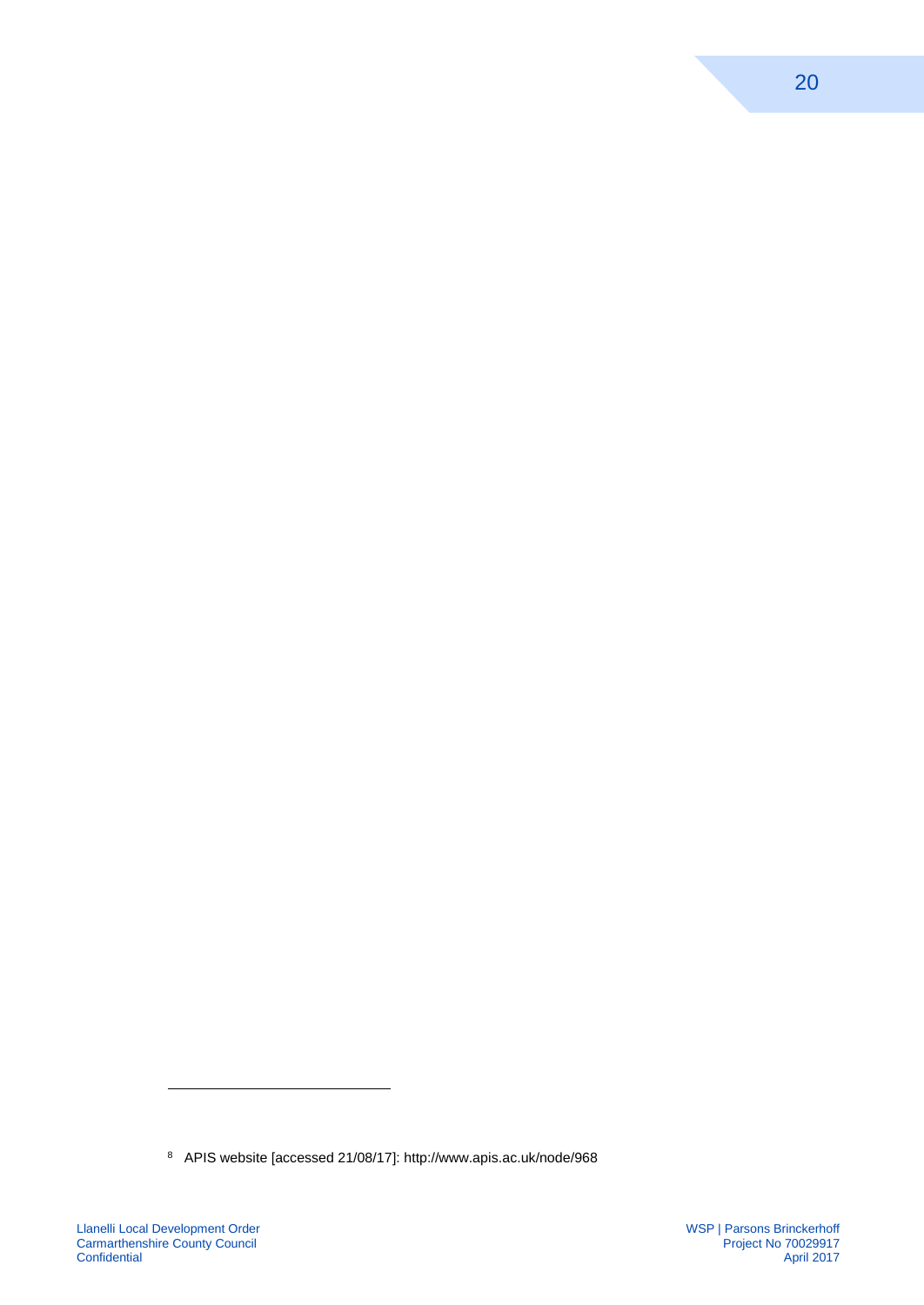- 5.2.22 The UK government recently published the UK Air Quality Strategy. This identifies a range of measures to address air quality concerns (primarily in relation to human health) in the UK. The strategy includes a commitment to phase out sales of cars with internal combustion engines by 2040. This is aligned with the previous UK Air Quality Strategy published in 2011, which included the same commitment. Uptake of electric and hybrid cars continues to increase, with low emissions vehicles expected to make up an increasing proportion of the UK vehicle fleet over the coming years<sup>9</sup>.
- 5.2.23 As set out above, the intertidal habitats associated with the CBEEMS are considered relatively insensitive to changes in air quality. Any increase in vehicle movements on the local road network, is also likely to be offset by improved vehicle emission standards and the ongoing uptake of ultralow emission vehicles, with a net reduction in vehicle-related emissions likely to occur over the LDO period. Given the above, no likely significant effects to European Sites are expected to arise as a result of LDO-related road traffic emissions.

#### <span id="page-25-0"></span>**5.3 POTENTIAL IN-COMBINATION EFFECTS**

- 5.3.1 The assessment of the potential effects of the Project in isolation completed in Section 5.2 has concluded that the Project is unlikely to result in significant effects in isolation. It is a requirement of the Habitats Regulations that the potential effects of a plan or project also be considered *in combination* with other plans and projects. This section therefore provides an assessment of the potential for the Project to lead to in-combination effects with other Plans or Projects.
- 5.3.2 The CCC Planning Portal was used to identify other plans or projects within the vicinity of the Project which are known to be permissioned or are awaiting decision. Given the urban nature of Llanelli, a large number of permissioned and pending planning applications were identified. Many of these relate to proposals for residential or commercial development, much of which relates to development areas identified under Growth Area 2 (GA-2) Site Allocation of the Carmarthenshire Local Development Plan (LDP) (adopted 2014). Growth Area 2 includes Llanelli and surrounding conurbations of Llangennech, Burry Port and Pembrey. The HRA for the LDP<sup>10</sup> was therefore reviewed, including the specific assessment for Policy GA-2.
- 5.3.3 In addition the Nationally Significant Infrastructure Project (NSIP) website<sup>11</sup> was reviewed to identify any large-scale infra-structure projects for which consent was being sought within 10 km of the Project Site.

#### WASTE WATER

- 5.3.4 Population growth and wider economic development arising from other plans and projects could lead to an increased demand on waste water and sewage treatment facilities in the local area. This could potentially impact on water quality within the CBEEMS. As set out in Section 5.2, a series of measures are proposed for inclusion within the LDO to ensure the Project in isolation does not lead to such effects. Reference is made to the Infrastructure Study which accompanies the LDO.
- 5.3.5 A Memorandum of Understanding (MoU) is also in place between Carmarthenshire Council, Swansea Council, DCWW & NRW that aims to "set out a partnership approach to improve and safeguard the environmental quality of the CBEEMS, when taking decisions on development and regeneration schemes."
- 5.3.6 This MoU is applied by both Carmarthenshire and Swansea Councils when assessing planning applications with potential effects upon the CBEEMS, and by DCWW whilst discharging its functions as a utility provider. It is not envisaged that the LDO itself will be subject to the provisions of the MoU.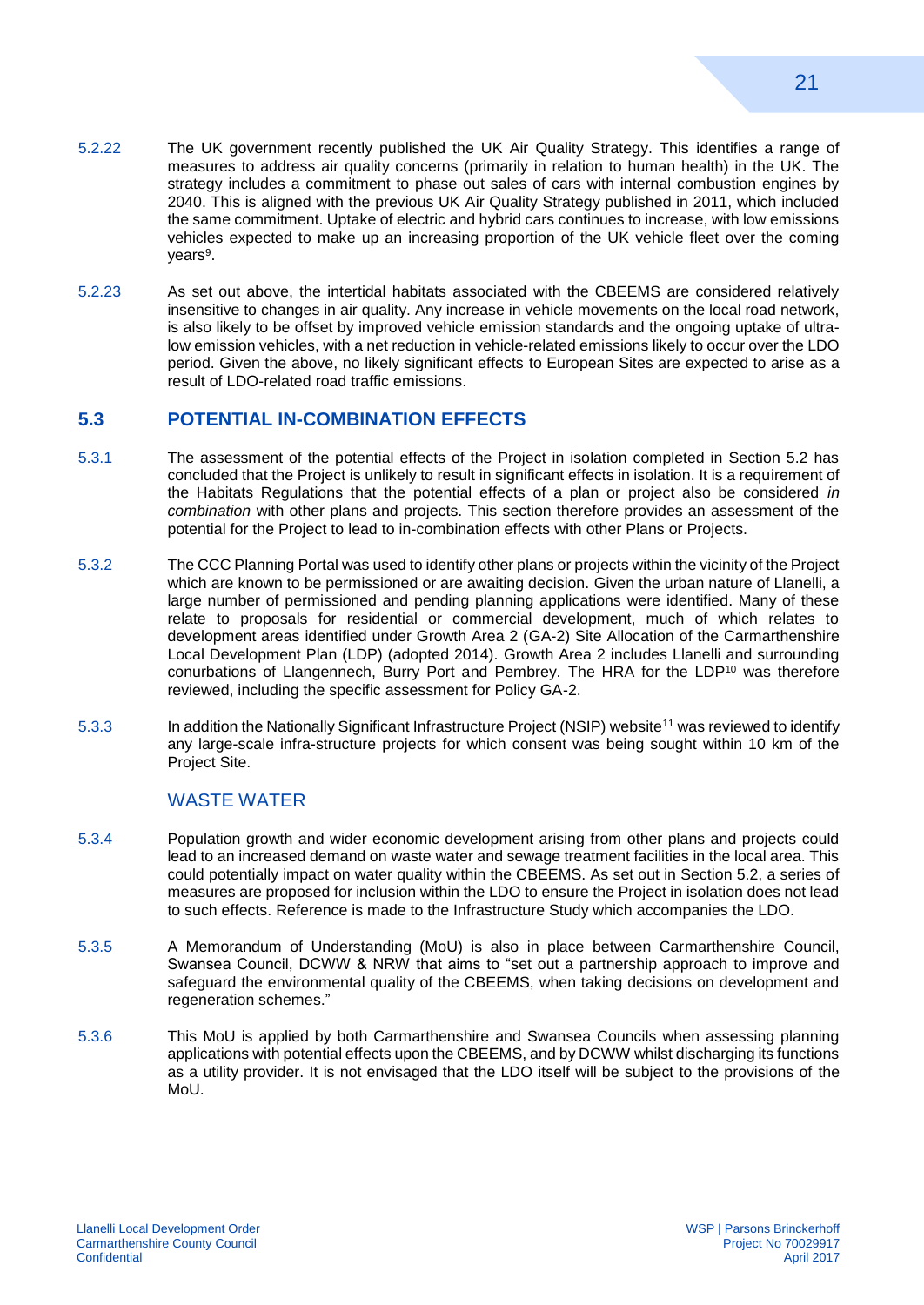5.3.7 The MoU applies across both the Carmarthenshire and Swansea Council planning authority areas. Given this and that individual developments brought forward under the Project will have to demonstrate that they will not compromise waste water treatment systems, no likely significant effects are expected to any European Site.

#### DISTURBANCE OF KEY SPECIES DUE TO INCREASED RECREATION

- 5.3.8 The Project will permit the development of up to 180 residential units; as set out in section 5.2 a net increase in residential development could lead to increased recreational use of European Sites. The assessment in section 5.2 has concluded that this is unlikely to lead to a significant effect in isolation.
- 5.3.9 Other plans or projects, particularly those which include residential or other accommodation development within close proximity of European Sites, could contribute to increased recreational pressure on European Sites. Any such effects could combine with those from The Project, leading to a significant effect in-combination with other plans and projects.
- 5.3.10 The HRA of the Carmarthenshire LDP concluded that the GA-2 site allocation would not lead to likely significant effects in relation to disturbance of CBEEMS bird species. This conclusion was reached on the basis of similar factors to the assessment for the Project; namely the limited extent of the CBEEMS that is publicly accessible from Llanelli due to factors such as the coastal location of the Carmarthen to Swansea railway line. Given the distance between the Project and other European Sites (see paragraph [5.2.17\)](#page-23-0), the Project is not expected to generate sufficient recreational pressure to contribute to a likely significant effect in combination with other developments.
- 5.3.11 As such, no likely significant effects are expected to any European Site.

#### AIR QUALITY: ROAD TRAFFIC

- 5.3.12 As set out in Section 5.2, changes in road-traffic related emissions from the LDO are not expected to lead to likely significant effects in isolation.
- 5.3.13 Other plans and projects in the local area could potentially lead to increases in road traffic, with consequent effects on air quality from the increased number of vehicles. This is not expected to arise for the same reasons as the assessment of the Project in isolation, namely that:
	- Increasingly restrictive emissions standards apply to all new vehicles;
	- $\rightarrow$  The proportion of the UK vehicle fleet that will comprise ultra-low emissions vehicles is expected to increase, with no new emitting vehicles sold after 2040; and
	- $\rightarrow$  Many of the European Sites within the study area are marine or intertidal and hence considered relatively insensitive to air quality effects arising from road traffic.

1

<sup>9</sup> https://www.gov.uk/government/news/more-drivers-choose-ultra-low-emission-vehicles

<sup>&</sup>lt;sup>10</sup> Carmarthenshire County Council Local Development Plan (LDP) Habitats Regulations Assessment Volume 1: Main Text / Volume 3: Appendices. November 2014.

<sup>11</sup> [https://infrastructure.planninginspectorate.gov.uk/projects/Wales/.](https://infrastructure.planninginspectorate.gov.uk/projects/Wales/) Downloaded 11/09/2017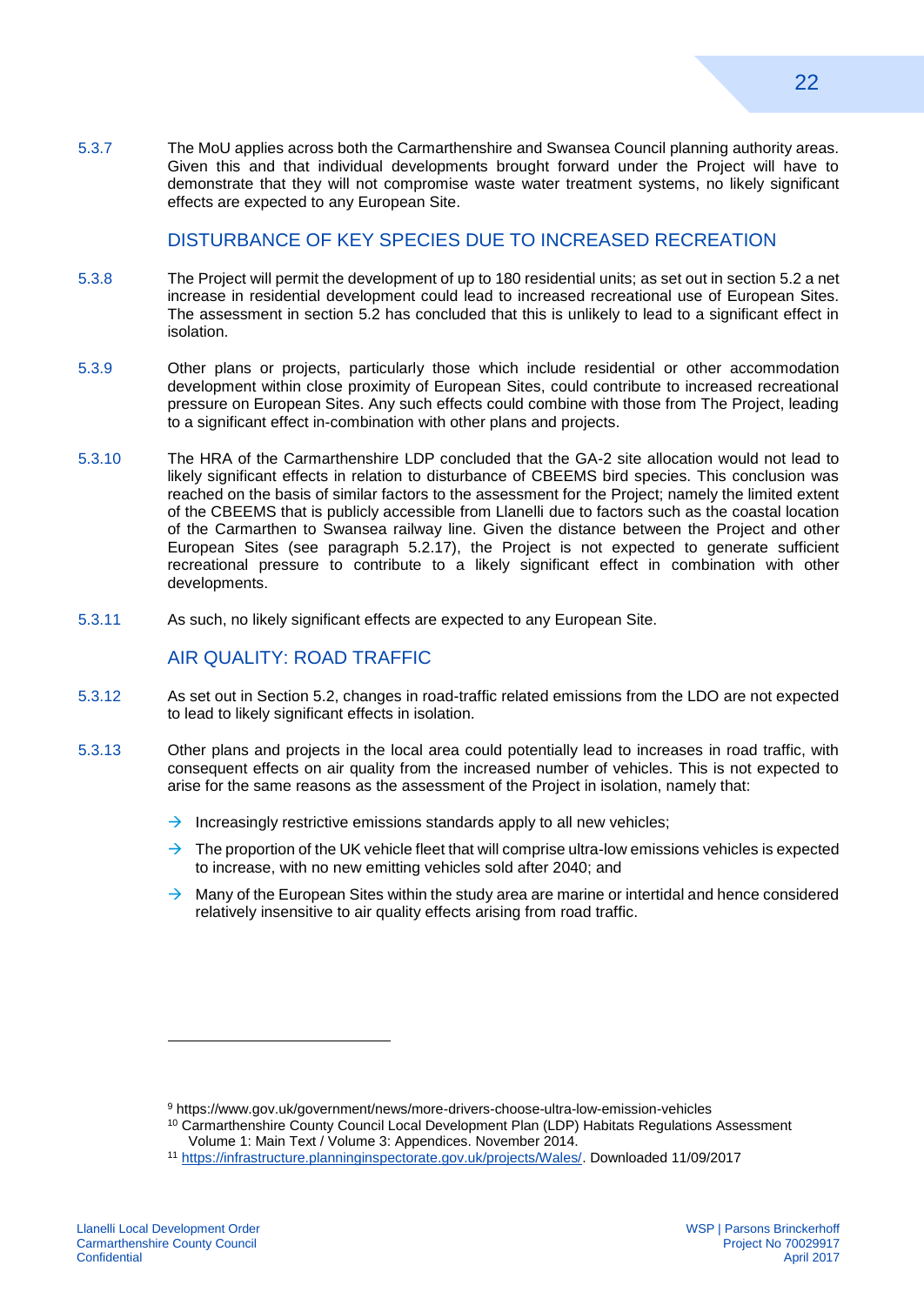5.3.14 Given the above, no likely significant effects to European Sites are expected to arise in-combination with other plans or projects.

#### NATIONALLY SIGNIFICANT INFRASTRUCTURE PROJECTS

5.3.15 In addition, no NSIPs have been identified for which there are potential pathways through which the Project may contribute to or cause in-combination effects, with the closest NSIP in excess of 10 km from the LDO area.

#### IN-COMBINATION EFFECTS SUMMARY

5.3.16 In addition to the absence of potential effects upon the designated sites in isolation the Project also lacks potential to result in in-combination effects upon the designated sites assessed. The Project is not considered likely to increase the significance of any potential effects other projects or plans may have in isolation, nor cause additional effects to be likely.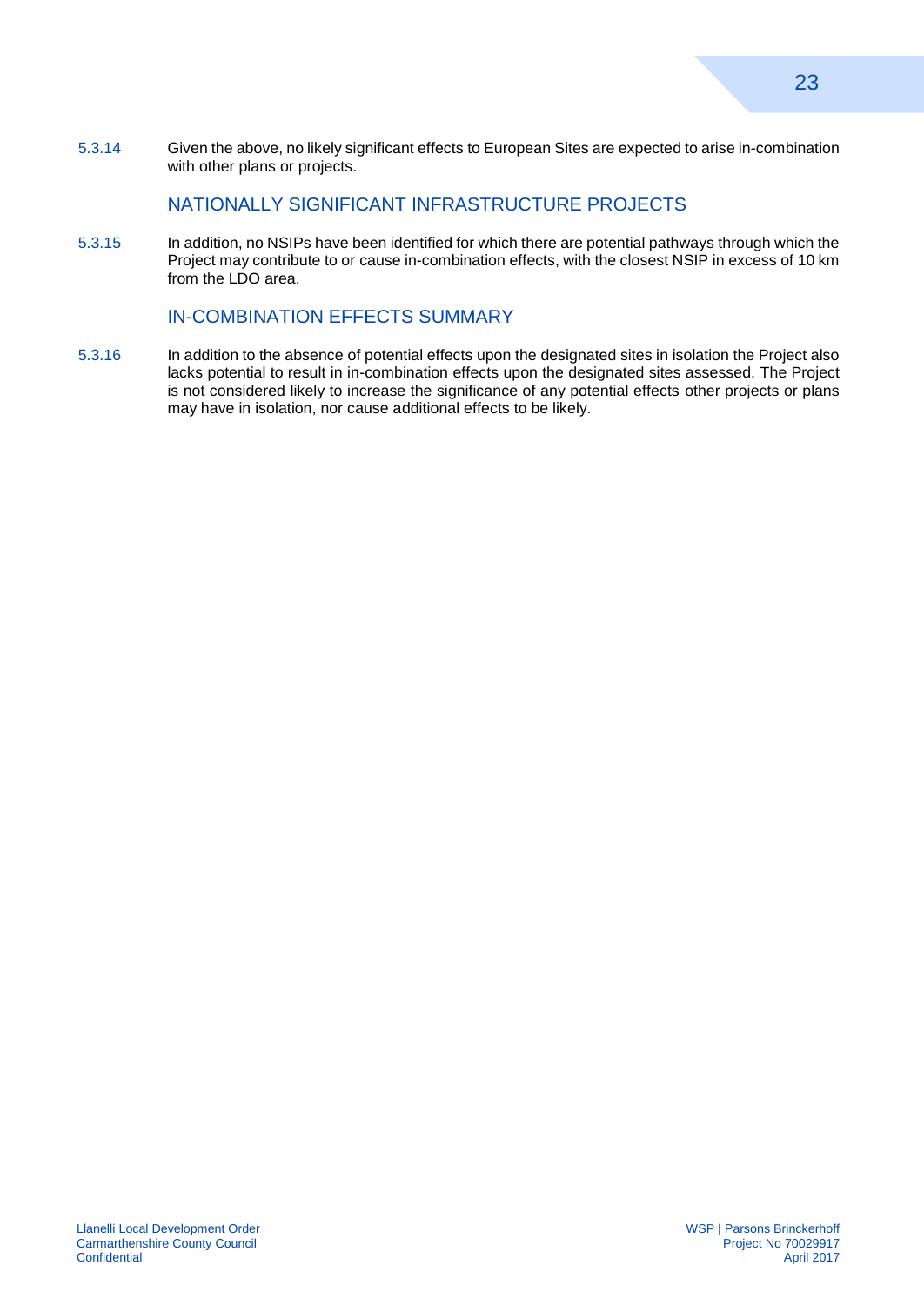## <span id="page-28-0"></span>**CONCLUSIONS**

- 6.1.1 The Project is not considered likely to result in significant effects upon CBEEMS or any other European sites, alone or in combination with other plans or projects. No potential pathways of effect have been identified following consideration of the Project's potential impacts and the reasons for designation of the relevant sites.
- 6.1.2 In accordance with the Habitats Regulations 2010 (as amended) the screening decision made by the Competent Authority (Carmarthenshire Council) should be documented and as a matter of good practice relevant statutory bodies (NRW) should be notified. Based on the information provided to inform this screening assessment further assessment of the Project through appropriate assessment and subsequent stages is not considered necessary.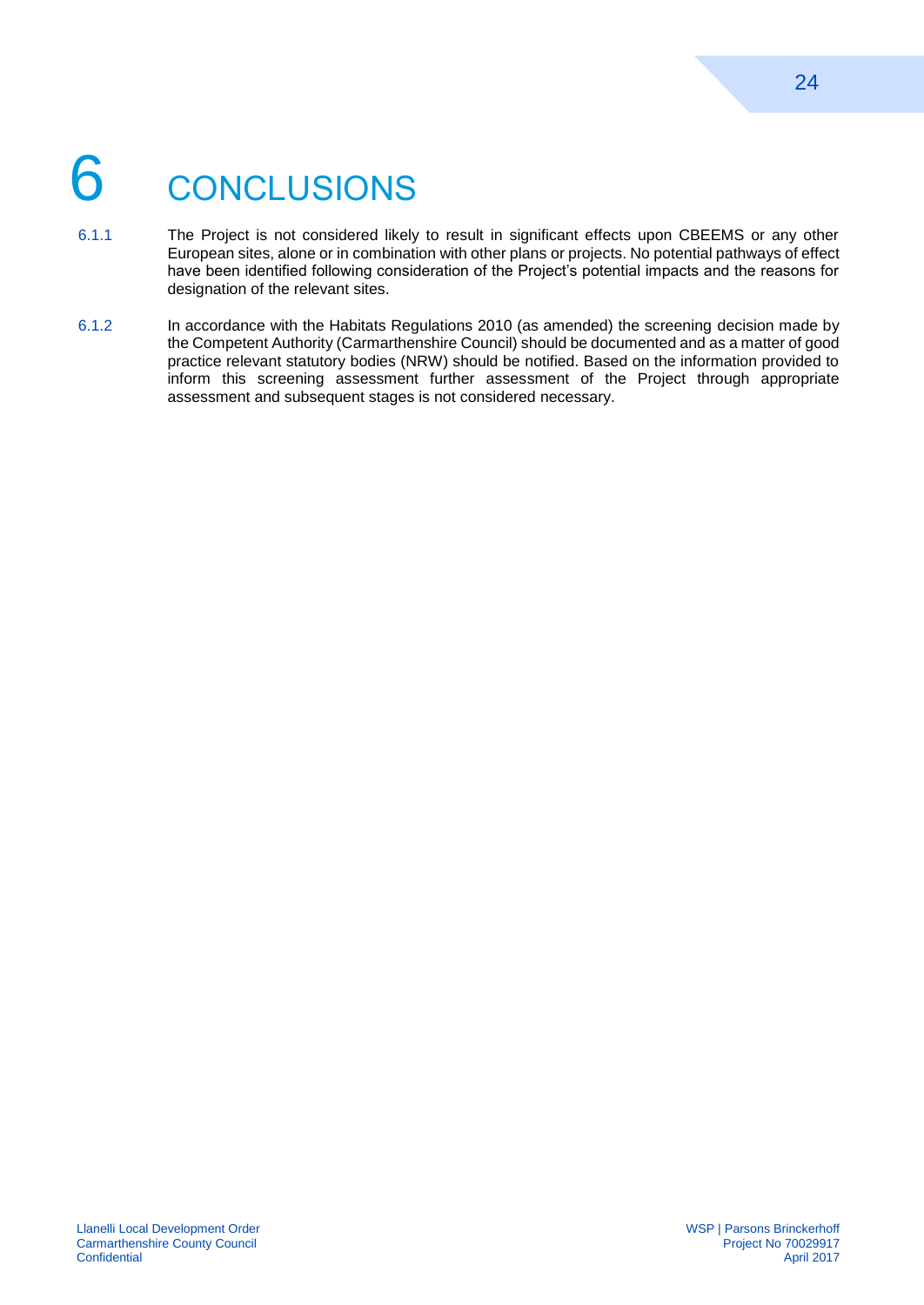## <span id="page-29-0"></span>**REFERENCES**

- $\rightarrow$  APIS (2011). Air Pollution Information System Database, available at [www.apis.ac.uk.](http://www.apis.ac.uk/)
- $\rightarrow$  Carmarthenshire County Council (2014) Local Development Plan (Adopted December 2014): Written Statement.
- $\rightarrow$  Carmarthenshire County Council, City and Council of Swansea, Natural Resources Wales & Dwr Cymru Welsh Water (2011). Safeguarding the Environment of the Carmarthen Bay and Estuaries European Marine Site (CBEEMS) whilst enabling Social and Economic Development for Communities around the Burry Inlet: Memorandum of Understanding.
- $\rightarrow$  Convention on Wetlands of International Importance especially as Waterfowl Habitat. Ramsar (Iran), 2 February 1971. UN Treaty Series No. 14583. As amended by the Paris Protocol, 3 December 1982, and Regina Amendments, 28 May 1987.
- $\rightarrow$  Council of the European Union (1992). Council Directive 92/43/EEC on the Conservation of natural habitats and of wild fauna and flora. Available online: [http://eur-lex.europa.eu/legal](http://eur-lex.europa.eu/legal-content/en/ALL/?uri=CELEX:31992L0043)[content/en/ALL/?uri=CELEX:31992L0043.](http://eur-lex.europa.eu/legal-content/en/ALL/?uri=CELEX:31992L0043)
- $\rightarrow$  Council of the European Union (2009). Directive 2009/147/EC of the European Parliament and of the Council of 30 November 2009 on the conservation of wild birds. Available online: [http://eur-lex.europa.eu/legal-content/EN/TXT/?uri=URISERV:ev0024.](http://eur-lex.europa.eu/legal-content/EN/TXT/?uri=URISERV:ev0024)
- $\rightarrow$  Countryside Council for Wales (CCW) (February 2009) Carmarthen Bay and Estuaries<br>European Marine Site: Regulation 33 Advice. Available Online: European Marine Site: Regulation 33 Advice. Available Online: [https://www.naturalresources.wales/media/673515/Carmarthen%20Bay%20R33%20Advice%](https://www.naturalresources.wales/media/673515/Carmarthen%20Bay%20R33%20Advice%20February%202009.pdf) [20February%202009.pdf.](https://www.naturalresources.wales/media/673515/Carmarthen%20Bay%20R33%20Advice%20February%202009.pdf) Last accessed: April 2017
- $\rightarrow$  CCW (2008) Carmarthen Bay Dunes / Twyni bae Caerfyrddin SAC Core Managament Plan including conservation objectives. Available Online: https://www.naturalresources.wales/media/671189/Carmarthen%20Dunes%20- Management%20plan%20English.pdf
- $\rightarrow$  Department for Communities and Local Government (DCLG) 2012. National Planning Policy Framework.
- $\rightarrow$  DETR (1998) European Marine Sites in England & Wales: A guide to the Conservation (Natural Habitats &c.) Regulations 1994 and to the Preparation and Application of Management Schemes.Department of the Environment, Transport and the Regions: UK.
- $\rightarrow$  European Commission (2000). Managing Natura 2000 Sites, the provisions of Article 6 of the 'Habitats' Directive 92/43/EEC. Available [http://ec.europa.eu/environment/nature/natura2000/management/docs/art6/provision\\_of\\_art6](http://ec.europa.eu/environment/nature/natura2000/management/docs/art6/provision_of_art6_en.pdf) [\\_en.pdf.](http://ec.europa.eu/environment/nature/natura2000/management/docs/art6/provision_of_art6_en.pdf)
- $\rightarrow$  European Communities (2007). Guidance document on Article 6 (4) of the 'Habitats Directive' 92/43/EEC; Available: Available: Available: Available: Available: Available: Available: Available: Available: Available: Available: Available: Available: Available: Available: Available: Available: Available: Available: Av [http://ec.europa.eu/environment/nature/natura2000/management/docs/art6/guidance\\_art6\\_4\\_](http://ec.europa.eu/environment/nature/natura2000/management/docs/art6/guidance_art6_4_en.pdf) [en.pdf](http://ec.europa.eu/environment/nature/natura2000/management/docs/art6/guidance_art6_4_en.pdf)
- $\rightarrow$  Gill, J.A., Sutherland, W.J. & Norris, K. (1998). The consequences of human disturbance for estuarine birds. RSPB Conservation Review 12: 67-72.
- $\rightarrow$  Her Majesty's Stationary Office (2010). The Conservation of Habitats and Species Regulations 2010/490.
- $\rightarrow$  HMSO (2007). The Offshore Marine Conservation (Natural Habitats, &c.) Regulations 2007, SI 2007/1842.
- $\rightarrow$  Joint Nature Conservation Committee (JNCC) (2016). SAC and SPA Standard Data Forms and Ramsar Information Sheets. Available online: [http://www.jncc.gov.uk/.](http://www.jncc.gov.uk/) Accessed: April 2017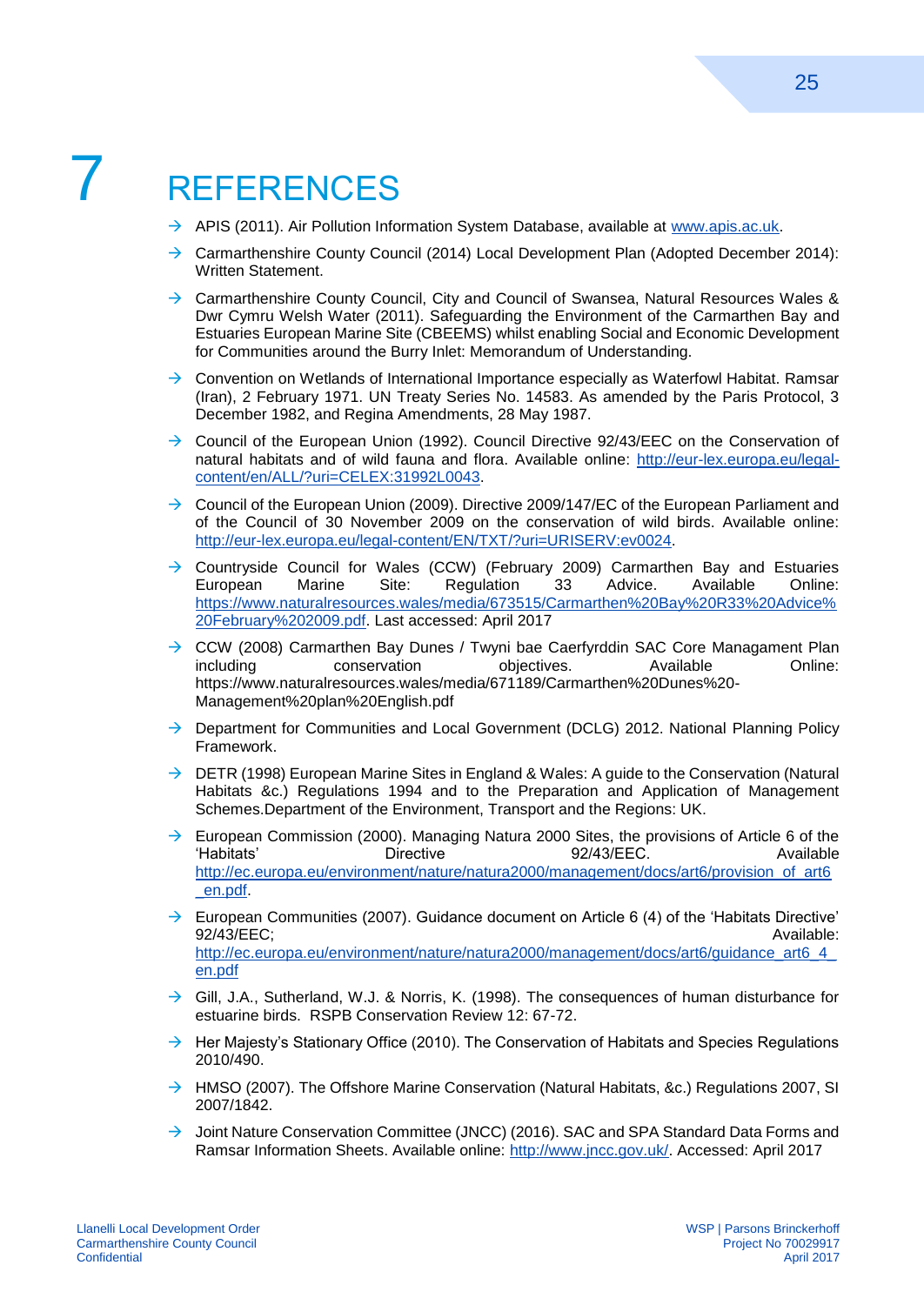- $\rightarrow$  Joint Nature Conservation Committee (JNCC) (January 2017) Inshore and Offshore Special Area of Conservation: Bristol Channel Approaches: SAC Selection Assessment Document. Available online: the contract of the contract of the contract of the contract of the contract of the contract online: [http://jncc.defra.gov.uk/pdf/BristolChannelApproachesSelectionAssessmentDocument.pdf.](http://jncc.defra.gov.uk/pdf/BristolChannelApproachesSelectionAssessmentDocument.pdf) Accessed: April 2017
- $\rightarrow$  Liley, D. & Fearnley, H. (2011). Bird Disturbance Study, North Kent 2010/11. Footprint Ecology.
- $\rightarrow$  Thomas, K., Kvitek, R. G. & Bretz, C. (2003). Effects of human activity on the foraging behaviour of sanderlings Calidris alba. Biological Conservation 109: 67-71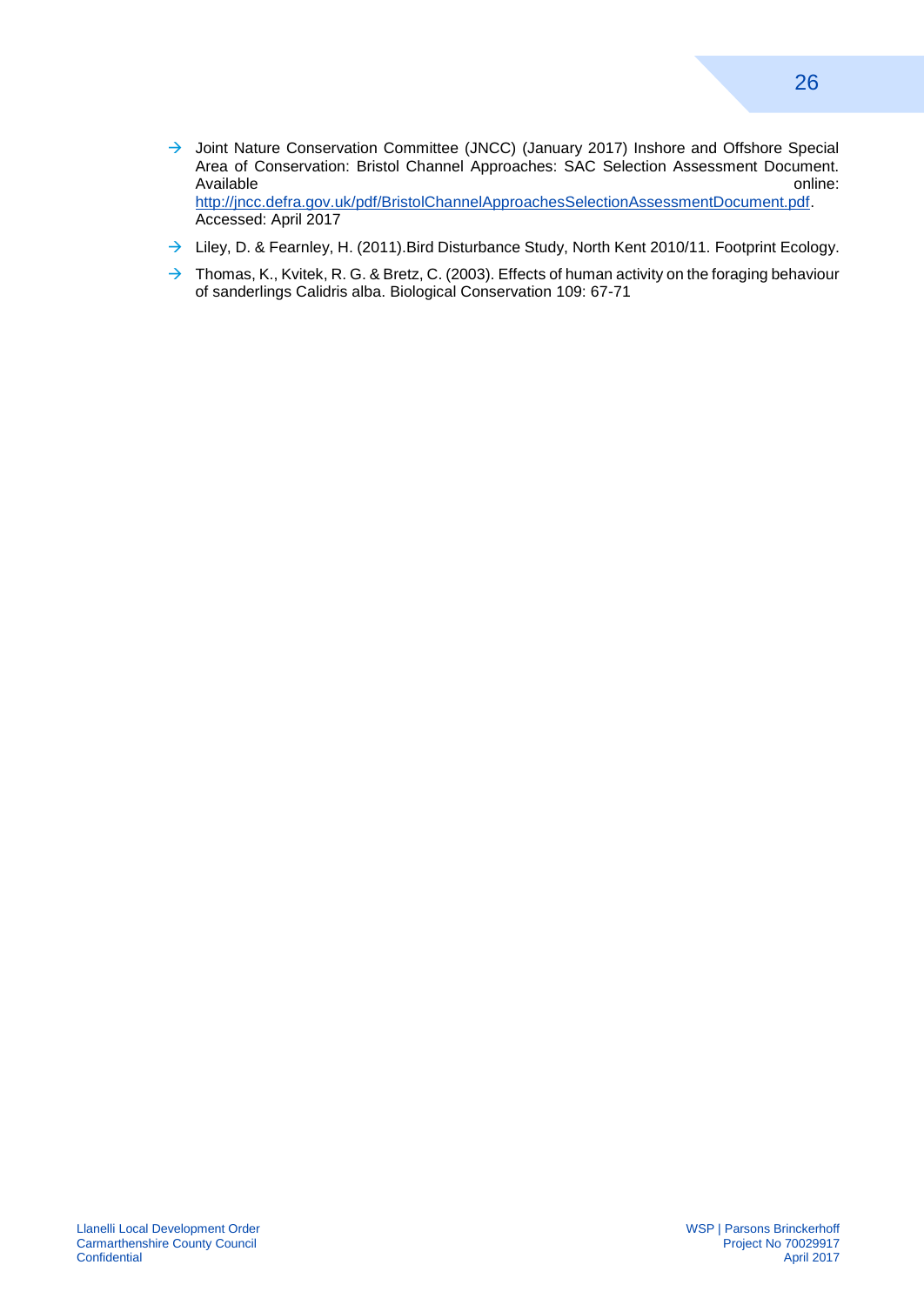

<span id="page-31-2"></span><span id="page-31-1"></span><span id="page-31-0"></span>**Figure 1 - Site Location Plan Figure 2 - Relevant designated sites Figure 3 – CBEEMS Public Access**